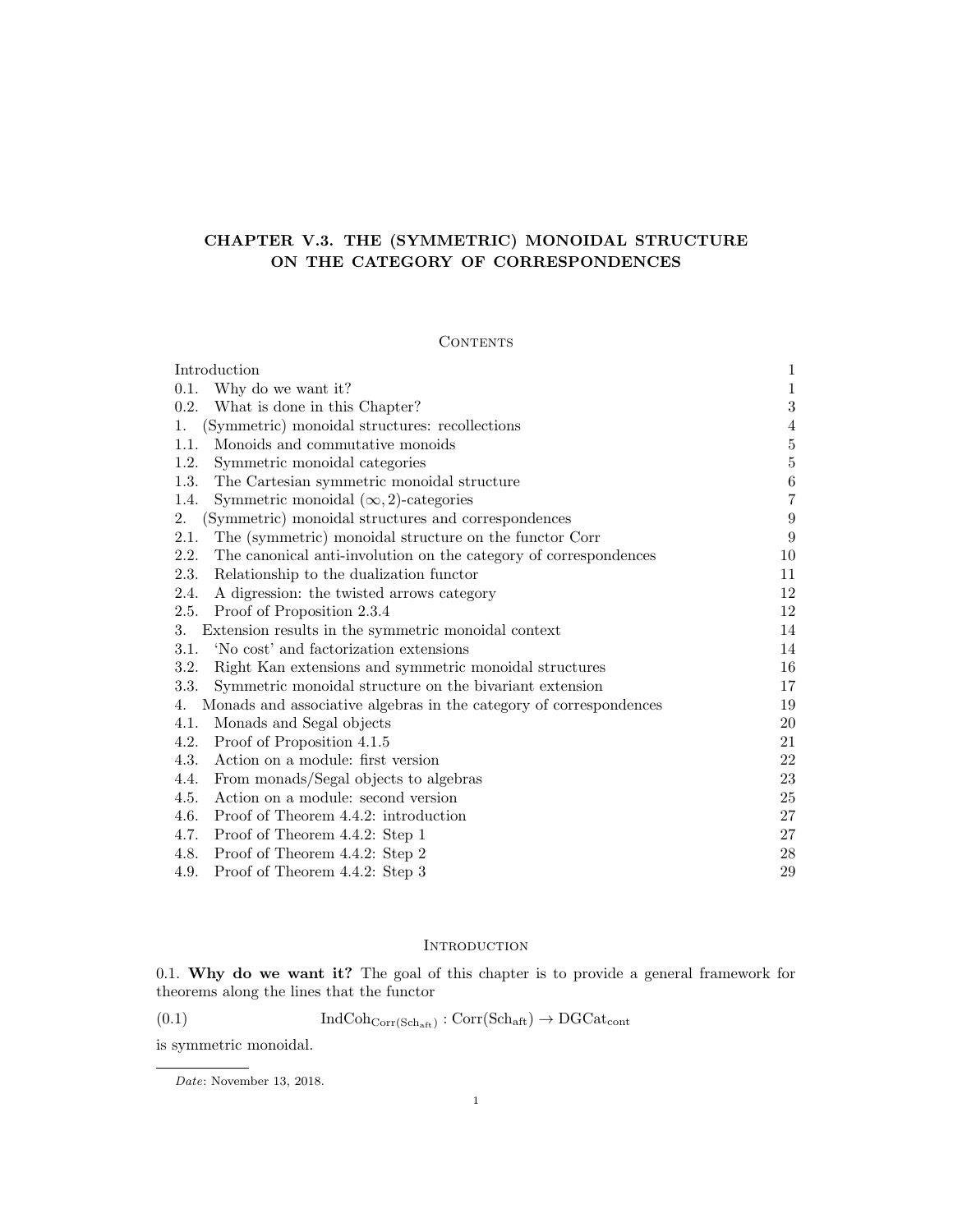Why do we care about this? There are at least two applications for having such a formalism.

0.1.1. The first application is the following. We show that a symmetric monoidal structure on (0.1) encodes the duality on IndCoh; in this case, Serre self-duality of IndCoh(X) for  $X \in \text{Sch}_{\text{aff}}$ .

Namely, let C be an arbitrary category closed under finite products, and let

$$
\Phi : \mathrm{Corr}(\mathbf{C}) \to \mathbf{O}
$$

be a functor, where O be a symmetric monoidal category.

In Sect. 2.1.4 we show that the symmetric monoidal structure on  $C$ , given by Cartesian products, gives rise to a symmetric monoidal structure on  $Corr(\mathbf{C})$ . Assume now that the functor  $\Phi$  is endowed with a symmetric monoidal structure.

It then follows from Proposition 2.3.4 that for every  $c \in C$ , the object  $\Phi(c) \in O$  is canonically self-dual, so that the duality datum is provided by applying  $\Phi$  to the 1-morphisms

$$
\begin{array}{ccc}\n\mathbf{c} & \longrightarrow & \mathbf{c} \times \mathbf{c} \\
\downarrow & & \\
& \ast & \\
& & \\
& \ast & \\
& & \\
& & \\
& & \\
\downarrow & & \\
\mathbf{c} \times \mathbf{c}.\n\end{array}
$$

and

In particular, for map  $\mathbf{c}_1 \stackrel{f}{\to} \mathbf{c}_2$  in C, the maps

$$
\Phi(\mathbf{c}_1) \rightleftarrows \Phi(\mathbf{c}_2)
$$

in O, given by the diagrams

$$
\begin{array}{ccc}\n\mathbf{c}_1 & \xrightarrow{\text{id}} & \mathbf{c}_1 \\
f & & \\
\mathbf{c}_2 & & \\
\mathbf{c}_1 & \xrightarrow{f} & \mathbf{c}_2 \\
\text{id} & & \\
\mathbf{c}_1 & & \\
\end{array}
$$

and

are the duals of each other.

Going back to the example of

$$
\mathbf{C} = \text{Sch}_{\text{aft}}, \; \mathbf{O} = \text{DGCat}_{\text{cont}} \; \text{and} \; \Phi = \text{IndCoh}_{\text{Corr}(\text{Sch}_{\text{aft}})},
$$

the resulting identification

$$
IndCoh(X)^{\vee} \simeq IndCoh(X)
$$

is the ind-extension of the Serre duality anti-equivalence  $Coh(X)^\text{op} \to \text{Coh}(X)$ .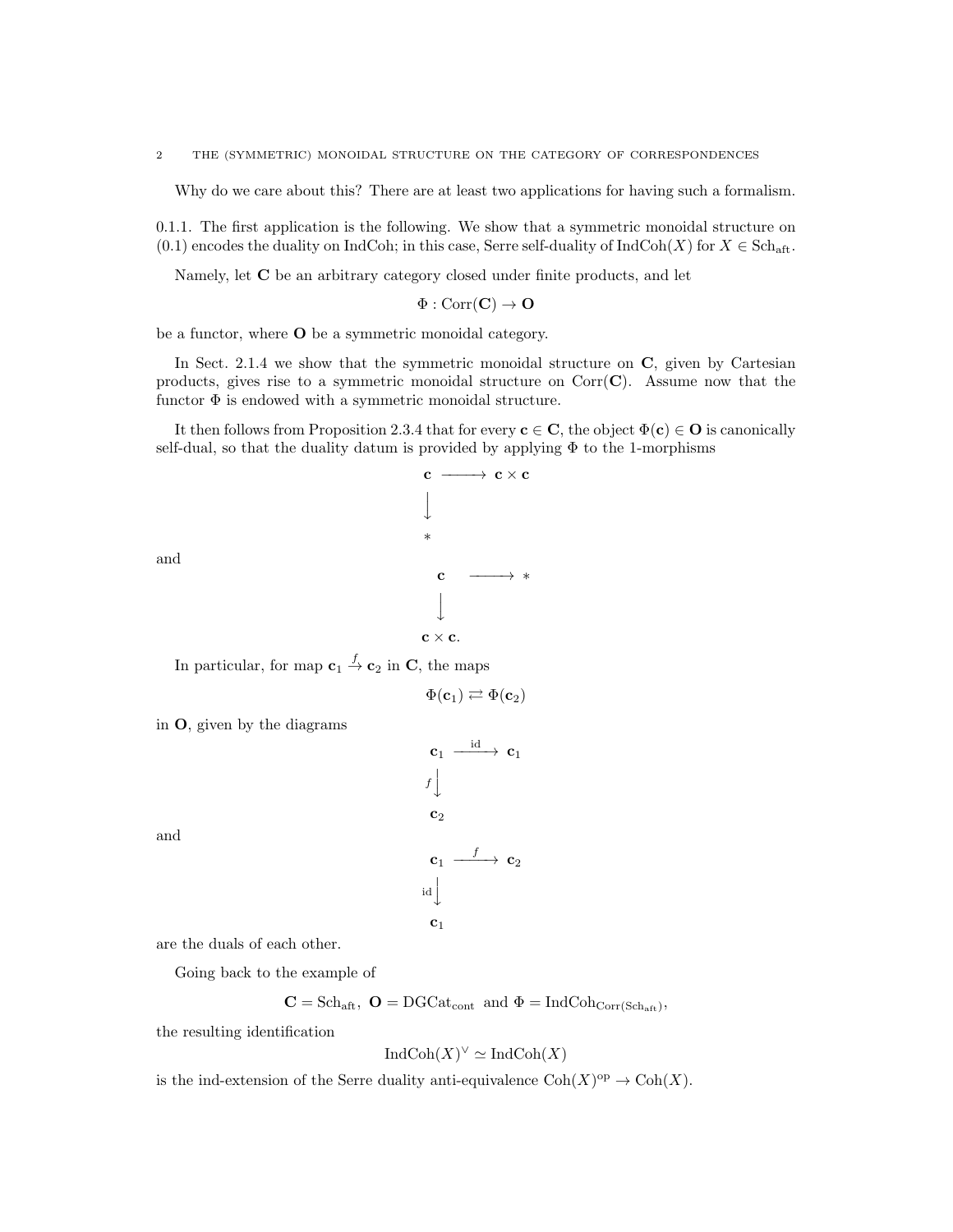0.1.2. Another application is the following. We show that a monoidal structure on  $(0.1)$  encodes the formation of convolution categories.

Let C be a category that admits finite limits. Let  $c \in C$  be an object, and let  $c^{\bullet} \in C^{\Delta^{\mathrm{op}}}$  be a Segal object <sup>1</sup> acting on **c**. I.e., we have an identification  $\mathbf{c}^0 = \mathbf{c}$  and we require that for any  $n \geq 2$ , the map

$$
\mathbf{c}^1 \underset{\mathbf{c}}{\times} ... \underset{\mathbf{c}}{\times} \mathbf{c}^1,
$$

given by the product of the maps

$$
[1] \rightarrow [n], \quad 0 \mapsto i, 1 \mapsto i+1, \quad i = 0, ..., n-1,
$$

be an isomorphism.

In Theorem 4.4.2 we show that  $c^1$ , regarded as an object of Corr(C), has a natural structure of associative algebra (with respect to the (symmetric) monoidal structure on  $Corr(\mathbf{C})$ ), where the binary operation on  $c^1$  is given by the diagram

$$
\begin{array}{ccc}\n\mathbf{c}^2 & \longrightarrow & \mathbf{c}^1 \times \mathbf{c}^1 \\
\downarrow & & \\
\mathbf{c}^1, & & \n\end{array}
$$

in which the vertical map is given by the active map  $[1] \rightarrow [2]$ , and the horizontal map is given by the product of the two inert maps  $[1] \rightarrow [2]$ .

In particular, taking  $\mathbf{C} = \text{Sch}_{\text{aft}}$  and applying the (symmetric) monoidal functor

 $IndCoh_{Corr(Sch_{aff})} : Corr(Sch_{aff}) \rightarrow DGCat_{cont},$ 

we obtain that for a Segal object  $X^{\bullet}$  in the category of schemes, the category IndCoh $(X^1)$  is endowed with a monoidal structure, given by convolution. I.e., it is given by pull-push along the diagram

$$
X_1 \underset{X_0}{\times} X_1 \longrightarrow X^1 \times X^1
$$
  
\n
$$
\downarrow
$$
  
\n
$$
X^1.
$$

#### 0.2. What is done in this Chapter?

0.2.1. In Sect. 1 we make a general review, following [Lu2], of 'what it means to be (symmetric) monoidal'.

First, we define the notion of (commutative) monoid in an  $\infty$ -category.

As a result we obtain the notions of (symmetric) monoidal  $(\infty, 1)$ -category and  $(\infty, 2)$ category.

We also review the notions of right-lax and left-lax (symmetric) monoidal functors between (symmetric) monoidal  $(\infty, 1)$ -categories and  $(\infty, 2)$ -categories. The latter leads to the notion of (commutative) algebra object in a (symmetric) monoidal  $(\infty, 1)$ -category.

<sup>&</sup>lt;sup>1</sup>Alternative terminology: *category-object*.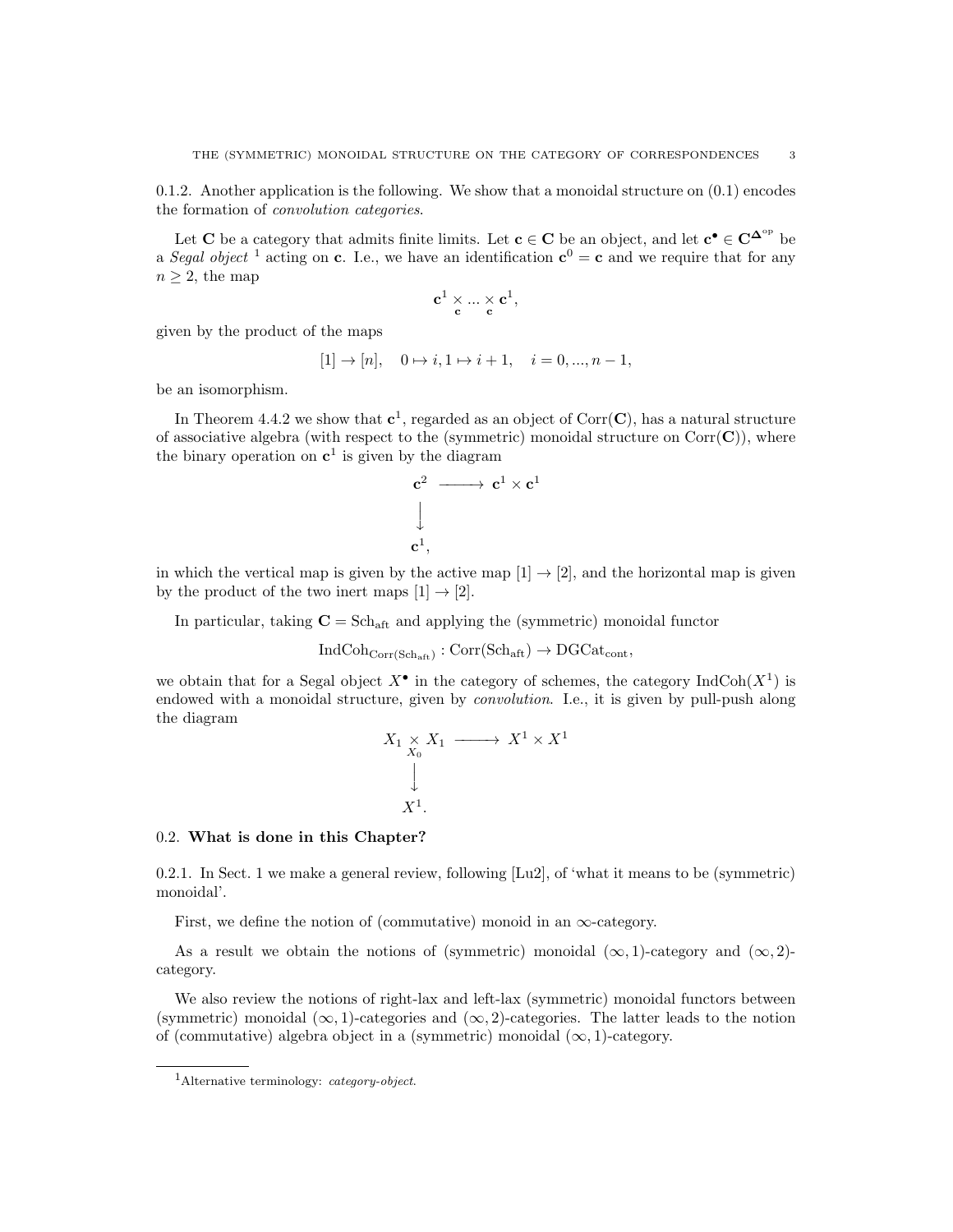0.2.2. In Sect. 2, we show that if an  $(\infty, 1)$ -category **C** has a (symmetric) monoidal structure, and vert, horiz, adm are three classes of objects, preserved by the monoidal operation, then the  $(\infty, 2)$ -category Corr $(\mathbf{C})^{adm}_{vert;horiz}$  acquires a (symmetric) monoidal structure.

In the applications, we will take C endowed with the *Cartesian* symmetric monoidal structure.

In Sect. 2.2 we show that the  $(\infty, 1)$ -category

$$
\mathrm{Corr}(\mathbf{C}):=\mathrm{Corr}(\mathbf{C})_{\mathrm{all;all}}^{\mathrm{isom}}
$$

is endowed with a canonical anti-involution, given by swapping the roles of the vertical and horizontal arrows.

We prove that this anti-involution is canonically isomorphic to the *dualization* functor, when  $Corr(\mathbf{C})$  is considered as a symmetric monoidal category.

0.2.3. In Sect. 3 we show that the extension results of [Chapter V.1, Sects. 4 and 5] and [Chapter V.2] carry through to the (symmetric) monoidal world.

0.2.4. In Sect. 4 we give the following two constructions, starting from a Segal object  $\mathbf{c}^{\bullet}$  in an  $(\infty, 1)$ -category **C**, acting on **c** = **c**<sup>0</sup>  $\in$  **C**.

In the first construction (which does not appeal to the symmetric monoidal structure on the category of correspondences), we show that a Segal object as above defines an algebra object in the monoidal category

$$
\mathbf{Maps}_{\mathrm{Corr}(\mathbf{C})^{adm}_{vert;horiz}}(\mathbf{c}, \mathbf{c})
$$

of endomorphisms of **c** in the  $(\infty, 2)$ -category Corr $(\mathbf{C})^{adm}_{vert;horiz}$ .

In the second construction (which does talk about the symmetric monoidal structure on the category of correspondences), we show that the object  $c^1$  has a natural structure of associative algebra in  $Corr(\mathbf{C})_{vert;horiz}$ .

#### 1. (Symmetric) monoidal structures: recollections

In this section we review, mostly following [Lu2], and partly repeating the material of [Chapter I.1, Sect. 3], the notions of (commutative) monoid (in a given  $(\infty, 1)$ -category), (symmetric) monoidal ( $\infty$ , 1)-category, and (symmetric) monoidal ( $\infty$ , 2)-category.

For a usual category C, a monoid in it is an object  $c \in \mathcal{C}$  equipped with a product operation  $c \times c \rightarrow c$  and a unit map  $\ast \rightarrow c$  that satisfy the usual axioms (in fact, three altogether).

The main feature in the  $\infty$ -setting is that if we were to imitate this definition when C is an  $(\infty, 1)$ -category, in addition to the above binary operation we will need to supply a whole tail of higher operations (e.g., a homotopy between the two tertiary operations  $c^{\times 3} \rightrightarrows c$ ), and axioms on the compatibilities between them. The problem is that this becomes too unwieldy to work with.

The main idea is that when defining monoids, instead of specifying just one object  $c$ , we specify the entire datum of its products and maps between them. Such a data is encoded by just one functor  $\mathbf{\Delta}^{\mathrm{op}} \to \mathbb{C}$ , where the original c is the value of our functor on  $[1] \in \mathbf{\Delta}^{\mathrm{op}}$ . This functor must satisfy some obvious condition (that expresses the fact that its value on  $[n] \in \mathbb{\Delta}^{\text{op}}$ is the the product of n copies of c). This description was first formulated in [Seg].

The above approach to the definition creates a very convenient framework for working with monoids (and the related notions of monoidal categories, algebras in them, etc.). It also allows for an immediate generalization in the world of  $(\infty, 2)$ -categories.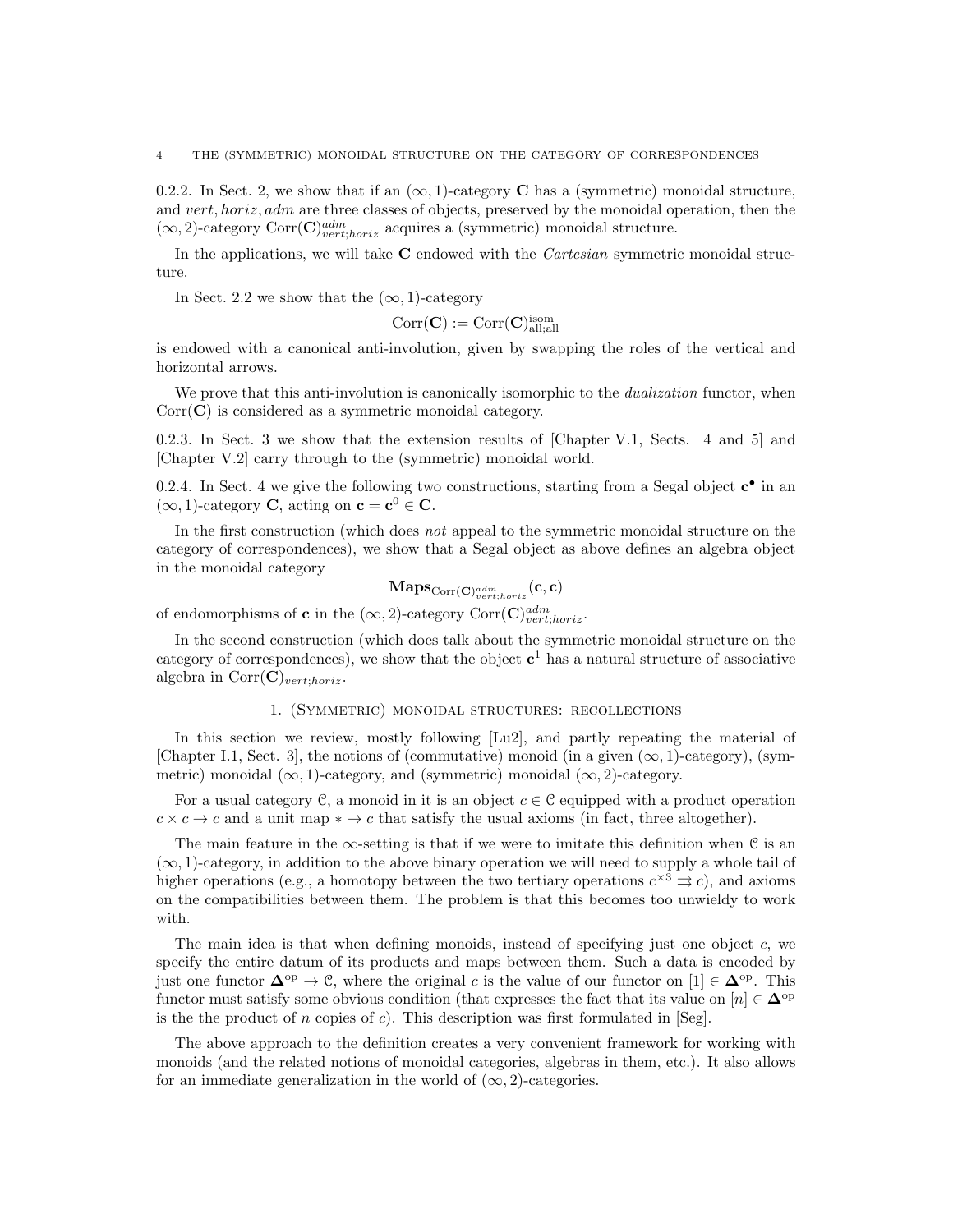1.1. Monoids and commutative monoids. In this subsection we recall the notions of monoid and commutative monoid in the setting of  $(\infty, 1)$ -categories.

1.1.1. Let  $\mathfrak C$  be an  $(\infty, 1)$ -category with finite products (including the empty finite product, i.e., a final object). One can then talk about monoids in  $C$ . By definition, they form a full subcategory, denoted Monoid( $\mathcal{C}$ ), in  $\mathcal{C}^{\mathbf{\Delta}^{\mathrm{op}}}$ , consisting of objects  $\mathcal{R}^{\bullet}$ , such that  $\mathcal{R}^0 = *_{\mathcal{C}}$ , and such that for any  $n \geq 2$ , the map

$$
(1.1) \t\t \mathbb{R}^n \to \mathbb{R}^1 \times \dots \times \mathbb{R}^1,
$$

given by the product of the maps

$$
[1] \rightarrow [n], \quad 0 \mapsto i, 1 \mapsto i+1, \quad i = 0, ..., n-1,
$$

is an isomorphism.

1.1.2. Similarly, one can talk about *commutative monoids*, denoted ComMonoid $(\mathcal{C})$  in  $\mathcal{C}$ . Instead of  $\Delta^{op}$  we use the category Fin<sub>\*</sub> of pointed finite sets. The condition now is that  $\mathcal{R}^{\{*\}} = *_{\mathcal{C}}$ and for every  $(* \in I) \in \text{Fin}_*$  the map

(1.2) 
$$
\mathfrak{R}^I \to \prod_{i \in I - \{*\}} \mathfrak{R}^{(*\in \{*\sqcup i\})}
$$

is an isomorphism.

1.1.3. Recall that we have a canonically defined functor  $\Delta^{\rm op} \to \text{Fin}_*$ , see [Chapter I.1, Sect. 3.3.2].

Pre-composing, we obtain the forgetful functor

 $ComMonoid(\mathcal{C}) \rightarrow Monoid(\mathcal{C}).$ 

In what follows we will focus on the symmetric monoidal case, while the monoidal case can be treated similarly.

1.2. Symmetric monoidal categories. In this subsection we recall the notion of symmetric monoidal  $(\infty, 1)$ -category, see [Chapter I.1, Sect. 3.3], from a slightly different perspective.

1.2.1. Applying Sect. 1.1 to  $C = 1$ -Cat, we obtain the notion of *symmetric monoidal category*. Unstraightening associates to a symmetric monoidal category a co-Caretsian fibration

 $(1.3)$  $\mathcal{C}^{\otimes,\operatorname{Fin}_*} \to \operatorname{Fin}_*$ 

and also a Cartesian fibration

(1.4) 
$$
\mathcal{C}^{\otimes,\operatorname{Fin}^{\operatorname{op}}_*} \to \operatorname{Fin}^{\operatorname{op}}_*.
$$

The data of a symmetric monoidal category is equivalent to either  $(1.3)$  and  $(1.4)$  satisfying the condition that  $\mathcal{C}^{\{*\}} = *$  and for every  $(* \in I) \in \text{Fin}_*$  the corresponding functor

$$
(1.5) \t\t\t\t\mathcal{C}^I \to \prod_{i \in I - \{*\}} \mathcal{C}^{(*\in \{*\sqcup i\})}
$$

is an equivalence.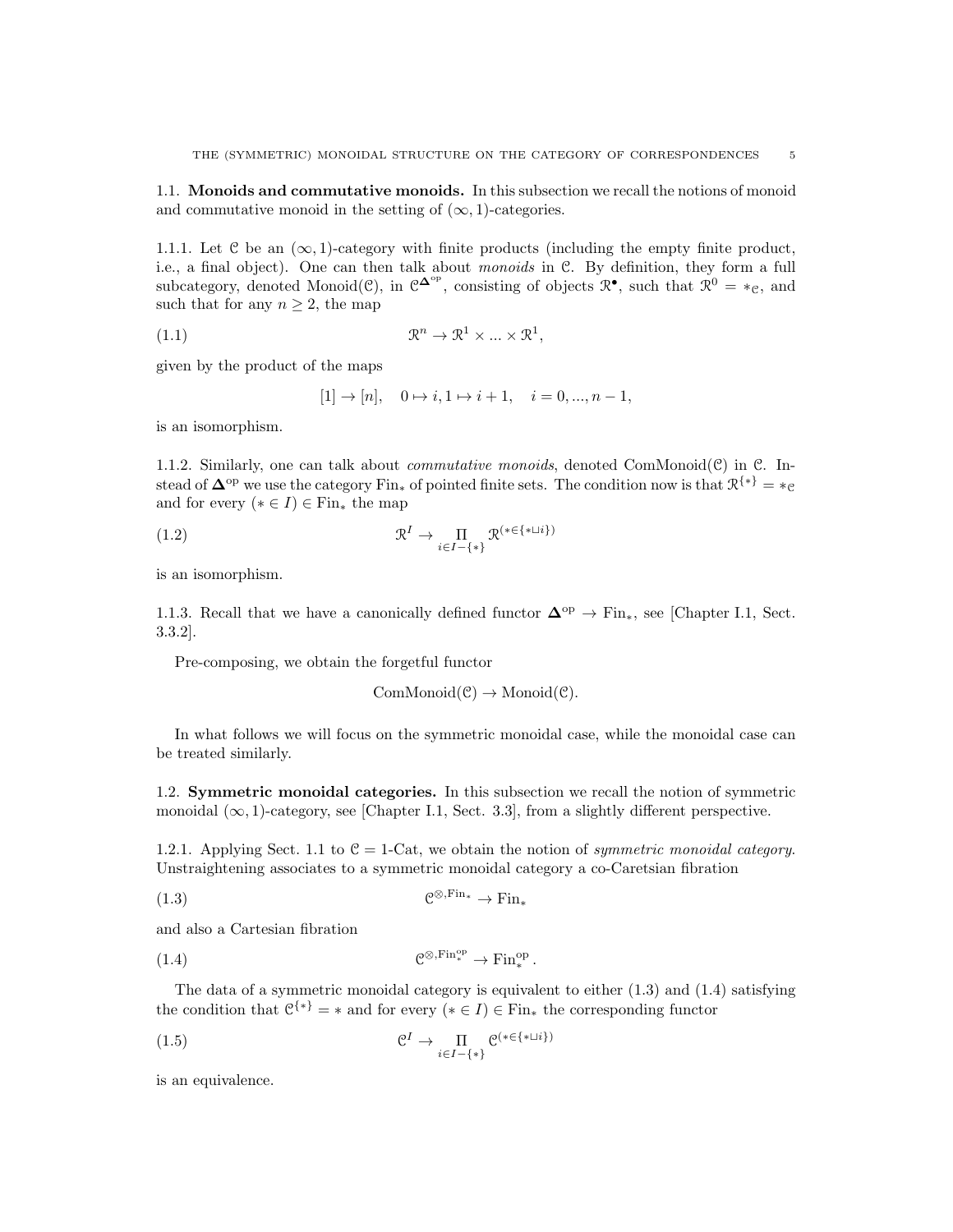1.2.2. By a symmetric monoidal functor we shall mean a 1-morphism in the category

ComMonoid(1-Cat).

Equivalently, this is a functor over  $Fin_*$ 

(1.6) 
$$
\mathcal{C}_1^{\otimes,\operatorname{Fin}_*} \to \mathcal{C}_2^{\otimes,\operatorname{Fin}_*}
$$

that sends coCartesian arrows to coCartesian arrows, and still equivalently, a functor over (Fin∗) op

$$
\mathcal{C}_1^{\otimes,\operatorname{Fin}^{\operatorname{op}}_*} \to \mathcal{C}_2^{\otimes,\operatorname{Fin}^{\operatorname{op}}_*}
$$

that sends Cartesian arrows to Cartesian arrows.

1.2.3. We shall say that a map  $(* \in I) \rightarrow (* \in J)$  is *inert* (resp., *idle*) if any element in  $J - \{*\}$ has exactly (resp., at most one) preimage.

By a right-lax symmetric monoidal functor between  $\mathcal{C}_1$  and  $\mathcal{C}_2$  we shall mean a functor as in (1.6) that is only required to send coCartesian arrows that lie over *idle* maps in Fin<sub>\*</sub> to coCartesian arrows.

By a non-unital right-lax symmetric monoidal functor between  $\mathcal{C}_1$  and  $\mathcal{C}_2$  we shall mean a functor as in  $(1.6)$  that is only required to send coCartesian arrows that lie over *inert* maps in Fin<sup>∗</sup> to coCartesian arrows.

Similarly, we obtain that notions of *left-lax* and *non-unital left-lax* symmetric monoidal functors: use (1.7) instead of (1.6) and 'Cartesian' instead of 'coCartesian'.

1.2.4. By a *commutative algebra* in a symmetric monoidal category  $\mathcal C$  we shall mean a non-unital right-lax symmetric monoidal functor  $* \to \mathcal{C}$ .

We let  $ComAlg(\mathcal{C})$  denote the category of commutative algebras in  $\mathcal{C}$ . (Note that these are the unital commutative algebras!)

By construction, a right-lax monoidal functor  $\mathcal{C}_1 \rightarrow \mathcal{C}_2$  induces a functor

 $ComAlg(\mathcal{C}_1) \rightarrow ComAlg(\mathcal{C}_2).$ 

1.3. The Cartesian symmetric monoidal structure. Let  $C$  be again an  $(\infty, 1)$ -category with finite products.

It is then intuitively clear that the operation of Cartesian product defines on C a symmetric monoidal structure, called the *Cartesian symmetric monoidal structure*. We will formalize this in the present subsection, following [Lu2, Sect. 2.4.1].

1.3.1. We start with the functor

(1.8) 
$$
\operatorname{Fin}^{\text{op}}_* \to 1\text{-Cat}, \quad (* \in I) \mapsto \mathcal{C}^{I-\{*\}},
$$

see [Chapter I.1, Sect. 3.3.3].

Straightening defines a Cartesian fibration

 $(1.9)$   $\qquad \qquad \mathcal{C}$  $\mathcal{C}^{\times,\operatorname{Fin}_*} \to \operatorname{Fin}_*$ .

However, the condition that  $\mathcal C$  admits finite products implies that (1.9) is also a coCartesian fibration, thereby giving rise to the datum as in (1.3).

It is clear that the functors in  $(1.5)$  are equivalences. Hence,  $(1.9)$  corresponds to a canonically defined symmetric monoidal structure on C. This is the Cartesian symmetric monoidal structure.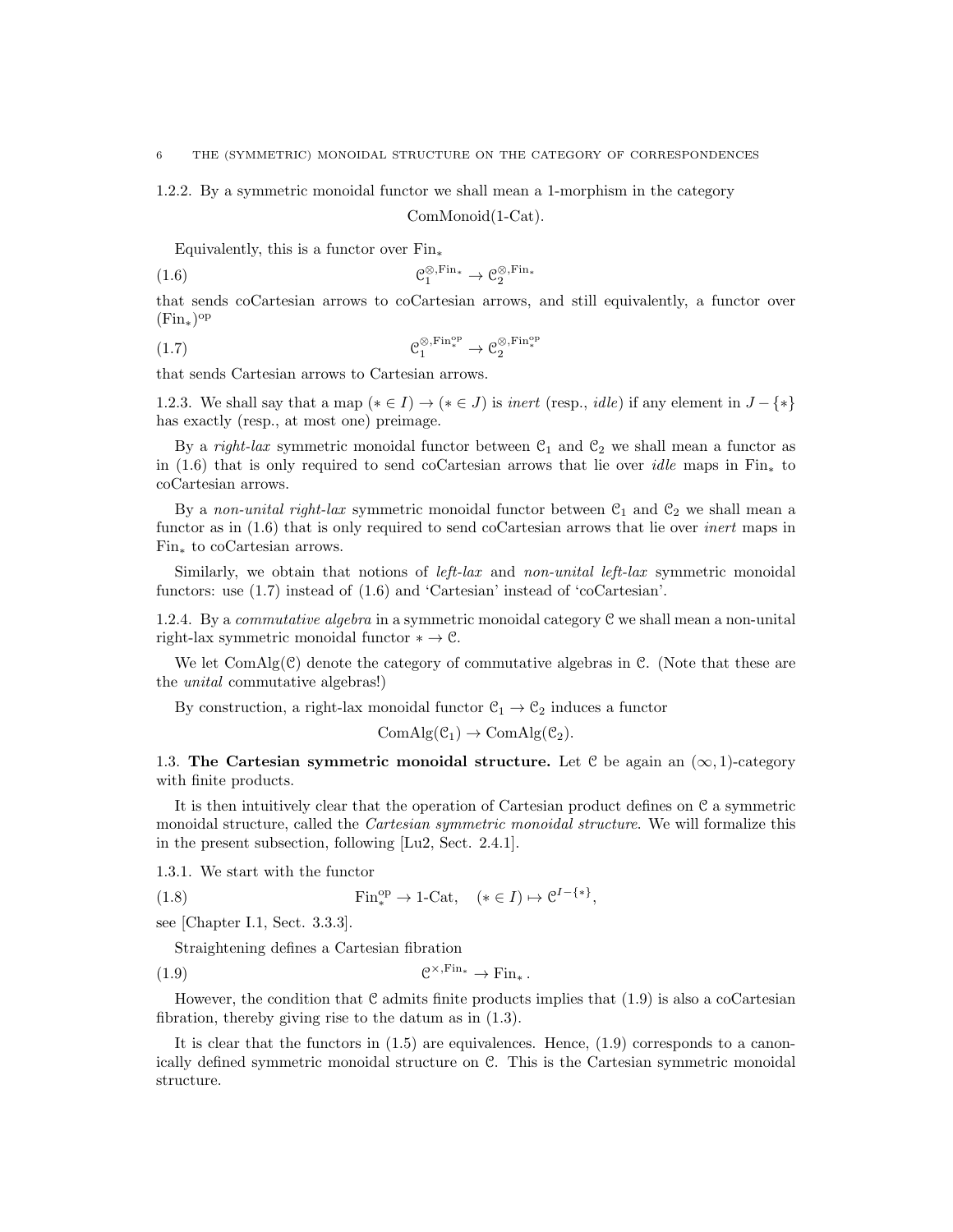1.3.2. Note that any functor  $C_1 \rightarrow C_2$  gives rise to a functor over Fin<sub>\*</sub>

$$
\mathcal{C}_1^{\times,\operatorname{Fin}_*} \to \mathcal{C}_2^{\times,\operatorname{Fin}_*}
$$

and thus defines a left-lax functor from  $\mathcal{C}_1$  to  $\mathcal{C}_2$ , when both are considered as equipped with the Cartesian symmetric monoidal structure.

This functor is (strictly) symmetric monoidal if and only if the initial functor  $\mathcal{C}_1 \to \mathcal{C}_2$ commutes with finite products.

1.3.3. Note now that on the one hand, we have the notion of commutative monoid in C, and on the other hand, we have the notion of commutative algebra in C, considered as a symmetric monoidal category.

However, that these two notions coincide, i.e., the categories ComMonoid $(\mathcal{C})$  and ComAlg $(\mathcal{C})$ are canonically equivalent, see [Lu2, Proposition 2.4.2.5].

Let us see explicitly the functor

$$
ComAlg(\mathcal{C}) \to ComMonoid(\mathcal{C}).
$$

Indeed, the operation of assigning to ( $*\in I$ )  $\in$  Fin<sub>\*</sub>, the functor of Cartesian product along  $I - \{ * \}$  $\mathcal{C}^{I-\{*\}} \rightarrow \mathcal{C}$ 

defines a functor

$$
\mathcal{C}^{\times,\operatorname{Fin}_*}\to\mathcal{C}\times\operatorname{Fin}_*
$$

over Fin∗.

Given a section  $\text{Fin}_{*} \to \mathcal{C}^{\times,\text{Fin}_{*}}$ , we thus obtain a functor  $\text{Fin}_{*} \to \mathcal{C}$ . It is easy to see that the requirement on the above section to be right-lax symmetric monoidal implies that the resulting object of  $\mathcal{C}^{\text{Fin}*}$  is a commutative monoid.

1.4. Symmetric monoidal  $(\infty, 2)$ -categories. In this subsection we introduce symmetric monoidal  $(\infty, 2)$ -categories. We refer the reader to [Chapter A.1] for our conventions regarding  $(\infty, 2)$ -categories.

1.4.1. The  $(\infty, 1)$ -category 2-Cat has finite products. Hence, we can talk about commutative monoids in 2-Cat (or, equivalently, according to Sect. 1.3.3 above, about commutative algebras in 2-Cat with respect to the Cartesian symmetric monoidal structure).

Thus, we obtain the notion of *symmetric monoidal*  $(\infty, 2)$ -category.

1.4.2. Applying the 2-categorical unstraigtening (see [Chapter A.2, Theorem 2.1.8]), we can encode the datum of a symmetric monoidal  $(\infty, 2)$ -category S by a 2-coCartesian fibration

$$
(1.10) \t\t\t\t\t\t\mathbb{S}^{\otimes,\text{Fin}_{*}} \to \text{Fin}_{*},
$$

or equivalently a 2-Cartesian fibration

(1.11) 
$$
\mathbb{S}^{\otimes,\text{Fin}^{\text{op}}_*} \to \text{Fin}^{\text{op}}_*.
$$

As in the case of  $(\infty, 1)$ -categories, the datum of a symmetric monoidal  $(\infty, 2)$ -category is equivalent to that of  $(1.10)$  (or  $(1.11)$ ) such that the corresponding functors

$$
\mathbb{S}^I \to \underset{i \in I-\{*\}}{\Pi} \mathbb{S}^{(*\in \{*\sqcup i\})}
$$

are equivalences.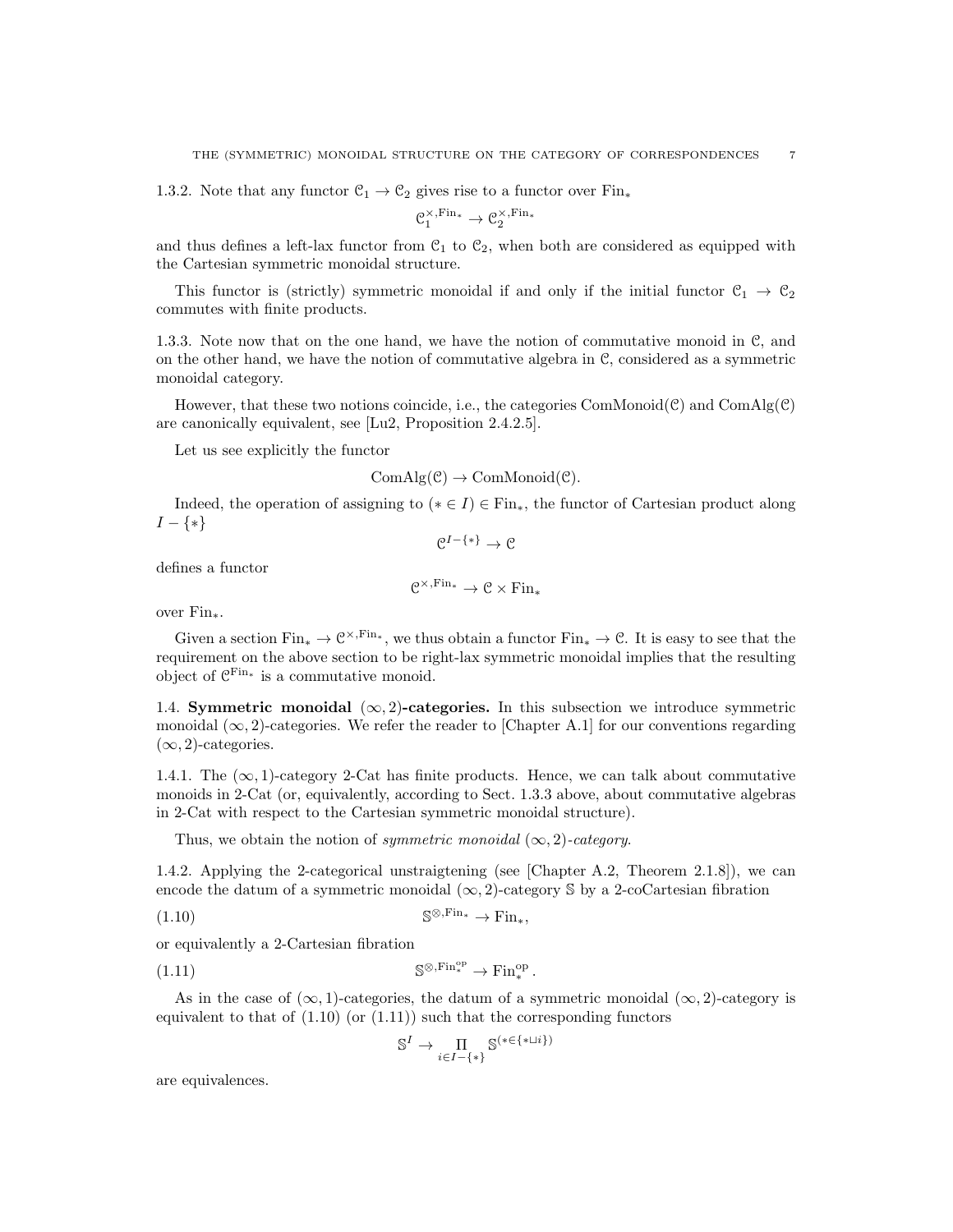1.4.3. As in the case of  $(\infty, 1)$ -categories, this leads to the notion of (resp., non-unital) right-lax symmetric monoidal functor  $\mathbb{S}_1 \to \mathbb{S}_2$  between symmetric monoidal  $(\infty, 2)$ -categories  $\mathbb{S}_1$  and  $\mathbb{S}_2$ : this is a functor

$$
\mathbb{S}_1^{\otimes,\operatorname{Fin}_*} \to \mathbb{S}_2^{\otimes,\operatorname{Fin}_*}
$$

satisfying the same condition for idle (resp., inert) arrows in  $Fin_*$ .

1.4.4. Applying the above for  $\mathbb{S}_1 = *$  and  $\mathbb{S}_2 = \mathbb{S}$ , we obtain the notion of commutative algebra object in S.

Note, however, that since ∗ is a 1-category, commutative algebras in S (and homomorphisms between them) are the same as the corresponding notions for  $\mathbb{S}^{1-\text{Cat}}$ .

1.4.5. The feature of the 2-categorical situation is that, given right-lax (resp., non-unital) symmetric monoidal functors

$$
\Phi', \Phi'': \mathbb{S}_1 \to \mathbb{S}_2,
$$

in addition to usual natural transformations between them equipped with a symmetric monoidal structure, one can talk about natural transformations between them equipped with a right-lax  $(resp., left-lax)$  symmetric monoidal structure.

By definition those are right-lax (resp., left-lax) natural transformations (see [Chapter A.1, Sect. 3.2.7] for what this means) between the corresponding functors

$$
\Phi'^{\otimes,\operatorname{Fin}_*},\Phi''^{\otimes,\operatorname{Fin}_*}: \mathbb{S}_1^{\otimes,\operatorname{Fin}_*} \rightrightarrows \mathbb{S}_2^{\otimes,\operatorname{Fin}_*},
$$

that are strict over idle arrows in Fin∗.

One can also talk about natural transformations between them equipped with a non-unital right-lax (resp., left-lax) symmetric monoidal structure: replace the word 'idle' by 'inert' in the above definition.

Thus, given a symmetric monoidal  $(\infty, 2)$ -category S, we obtain the notion of *right-lax* (resp.,  $left-law$ ) homomorphism

$$
s' \to s''
$$

between two commutative algebra objects in S.

Similarly, we obtain the notion of *non-unital* right-lax (resp., left-lax) homomorphism.

1.4.6. As in the case of 1-Cat, if an  $(\infty, 2)$ -category S has finite products, it acquires the Cartesian symmetric monoidal structure.

By Sects. 1.4.4 and 1.3.3, commutative algebra objects in S in the Cartesian symmetric monoidal structure are the same as commutative monads in  $\mathbb{S}^{1-\text{Cat}}$ .

1.4.7. Let us take  $\mathcal{S} = 1$  - Cat. By Sect. 1.4.6, we obtain that 1 - Cat is a symmetric monoidal  $(\infty, 2)$ -category. Commutative algebra objects in it are the same as symmetric monoidal categories.

By unwinding the definitions, we obtain that given two symmetric monoidal categories  $C_1, C_2$ , regarded as commutative algebra objects in **1** - Cat, right-lax (resp., *left-lax*) homomorphisms between them are the same as  $right-law$  (resp., *left-lax*) symmetric monoidal functors

$$
\mathcal{C}_1\to\mathcal{C}_2
$$

as defined in Sect. 1.2.3. Indeed, both identify with right-lax (resp., left-lax) natural transformations between functors

$$
\mathrm{Fin}_*\to 1\text{-}\mathbf{Cat}.
$$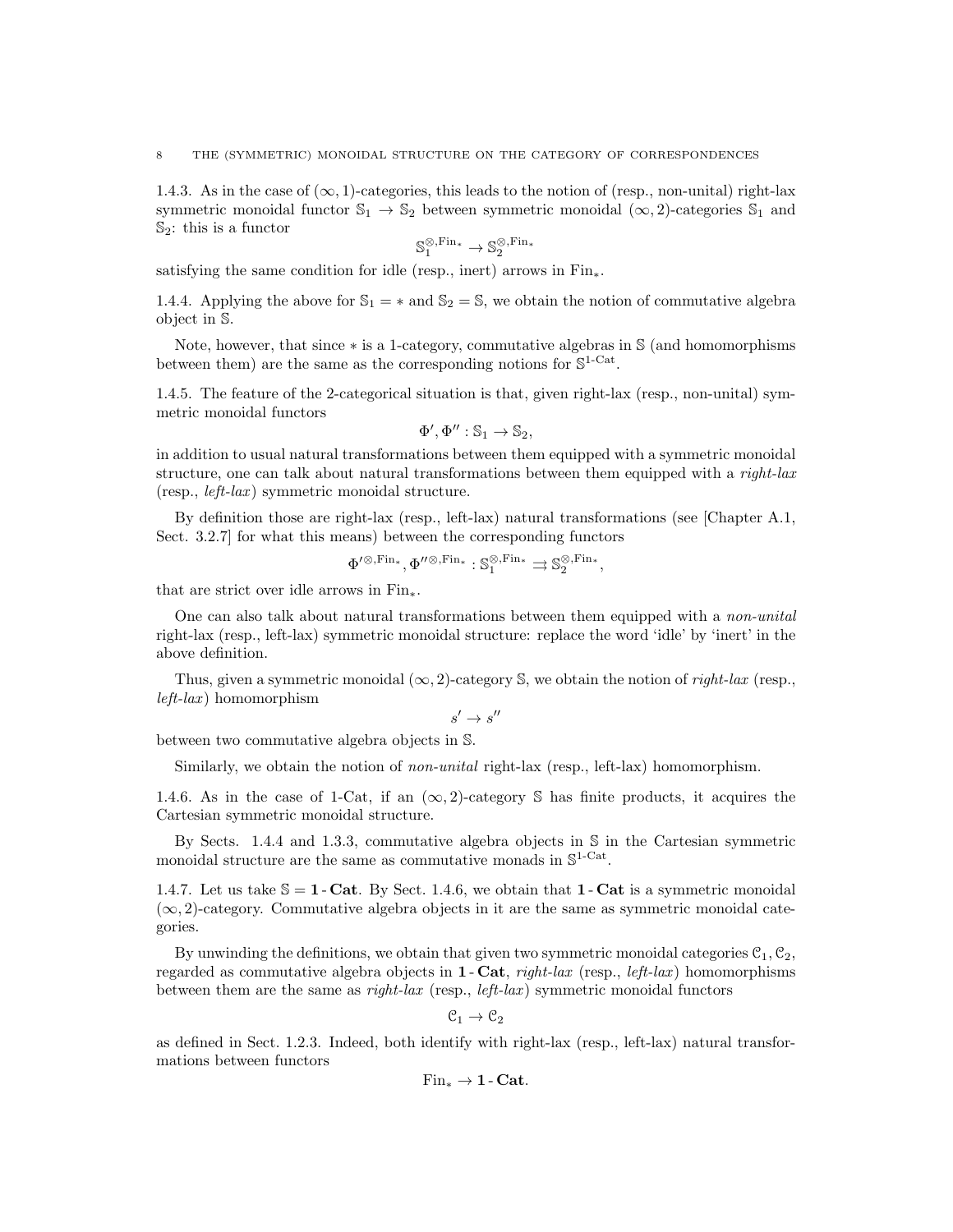#### 2. (Symmetric) monoidal structures and correspondences

Recall that in [Chapter V.1, Sect. 1] we associated to an  $(\infty, 1)$ -category equipped with three classes of morphisms vert, horiz, adm (satisfying some natural conditions) an  $(\infty, 2)$ -category  $Corr(\mathbf{C})^{adm}_{vert;horiz}.$ 

The first observation in that a Cartesian symmetric monoidal structure on C induces a symmetric monoidal structure on  $Corr(\mathbf{C})^{adm}_{vert;horiz}.$ 

We will now show that for the  $(\infty, 1)$ -category

$$
\mathrm{Corr}(\mathbf{C})=\mathrm{Corr}(\mathbf{C})_{\mathrm{all;all}}^{\mathrm{isom}},
$$

the operation of dualization with respect to its symmetric monoidal structure (induced by the Cartesian symmetric monoidal structure on C) can be interpreted as the anti-involution that swaps the roles of vertical and horizontal arrows.

#### 2.1. The (symmetric) monoidal structure on the functor Corr.

Let C be an  $(\infty, 1)$ -category, equipped with three classes of morphisms vert, horiz, adm as in [Chapter V.1, Sect. 1.1], so that we can form the  $(\infty, 2)$ -category Corr(C) $_{vert, horiz}^{adm}$ .

Assume that C has finite products, and each of the above classes of morphisms is preserved by finite products.

In this subsection we show (which is completely tautological) that the  $(\infty, 2)$ -category  $Corr(\mathbf{C})^{adm}_{vert,horiz}$  acquires a symmetric monoidal structure.

2.1.1. Let Trpl be the  $(\infty, 1)$ -category whose objects are given by  $(\infty, 1)$ -categories C together with three classes of 1-morphisms *vert, horiz* and *adm* as in [Chapter V.1, Sect. 1.1].

A 1-morphism  $(C_1, vert_1, horiz_1, adm_1) \rightarrow (C_2, vert_2, horiz_2, adm_2)$  is a functor from  $C_1$ to  $\mathbb{C}_2$  that preserves each of the three classes of 1-morphisms as well as the Cartesian squares from [Chapter V.1, Sect. 1.1].

We endow Trpl with the Cartesian symmetric monoidal structure.

2.1.2. The assignment

(2.1) 
$$
(\mathbf{C}, vert, horiz, adm) \mapsto \text{''Grid}^{\geq dgnl}(\mathbf{C})_{vert; horiz}^{adm}
$$

is clearly a functor

$$
\text{Trpl} \to 1\text{-Cat}^{\mathbf{\Delta}^{\text{op}}},
$$

whose essential image belongs to the essnetial image of the functor  $\text{Seq}_{\bullet}$ .

Hence, we obtain that the assignment

 $(C, vert, horiz, adm) \mapsto \text{Corr}(\mathbf{C})^{adm}_{vert; horiz}$ 

is a functor

(2.2) 
$$
Corr: Trpl \to 2-Cat.
$$

By Sect. 1.3.2, the above functor Corr carries a left-lax symmetric monoidal structure. However, it is easy to see that this left-lax symmetric structure is actually strict, e.g., because this is the case for the functors  $(2.1)$  and  $Seq_{\bullet}$ .

Thus, we obtain that (2.2) has a natural symmetric monoidal structure.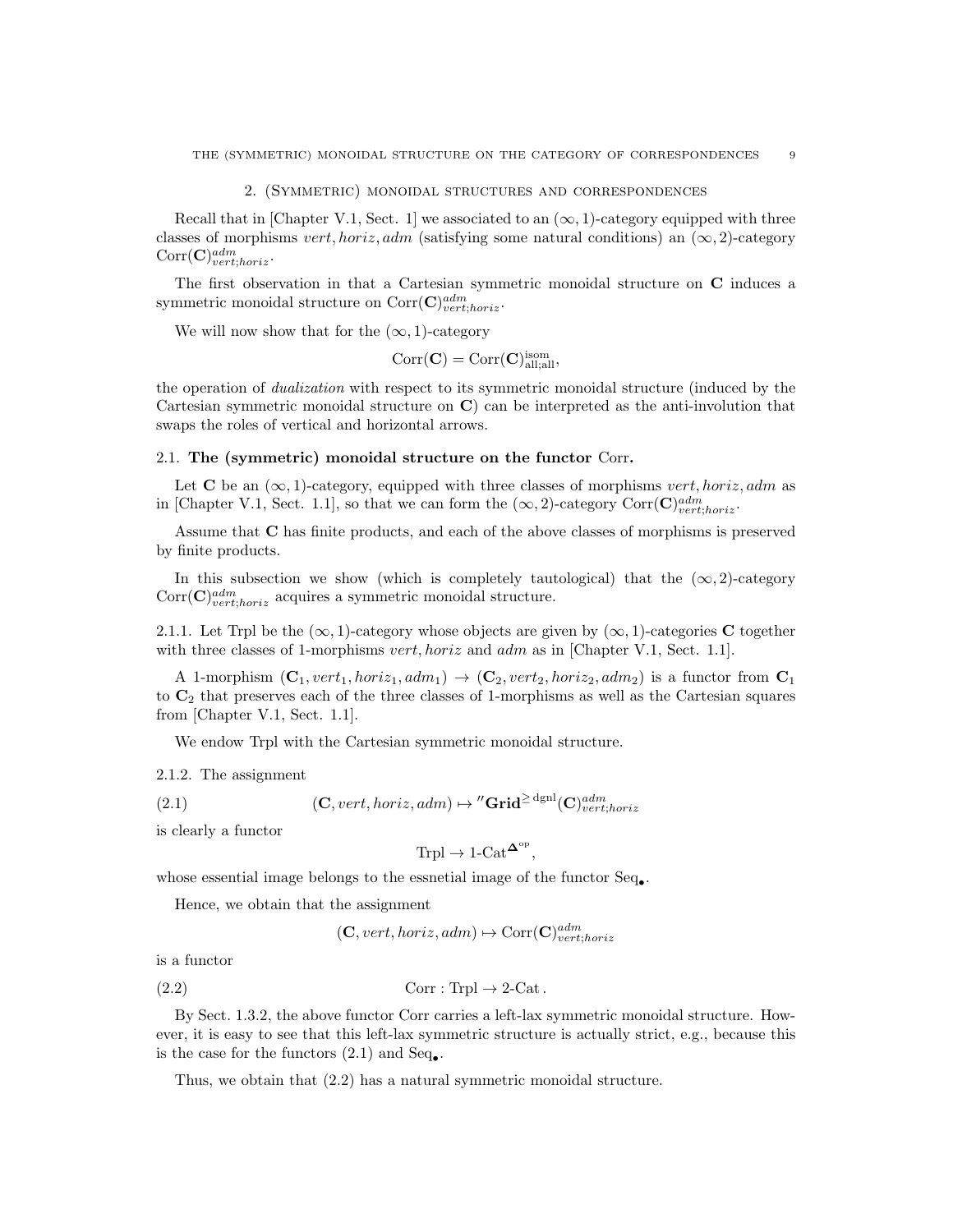2.1.3. Let  $(C, vert, horiz, adm)$  be an object of Trpl, and let C be endowed with a symmetric monoidal structure. Assume that each of the classes of the morphisms vert, horiz, and adm is preserved by the tensor product functor

$$
\mathbf{C}\times\mathbf{C}\rightarrow\mathbf{C}.
$$

Since the forgetful functor

$$
Trpl \to 1\text{-Cat}
$$

that remembers the underlying category  $C$  is 1-fully faithful, by [Chapter II.1, Lemma 2.2.7], the symmetric monoidal structure on  $C \in 1$ -Cat gives rise to a symmetric monoidal structure on  $(C, vert, horiz, adm) \in Trpl.$ 

Hence, we obtain that

$$
Corr(\mathbf{C})^{adm}_{vert;horiz} \in 2\text{-Cat}
$$

acquires a structure of symmetric monoidal  $(\infty, 2)$ -category.

2.1.4. In our main application, we will work with the Cartesian symmetric monoidal structure on C.

Thus, in this case we assume that the classes of 1-morphisms (vert, horiz,  $adm$ ) are preserved by finite products, and we obtain that

$$
Corr(\mathbf{C})^{adm}_{vert;horiz} \in 2\text{-Cat}
$$

acquires a structure of symmetric monoidal  $(\infty, 2)$ -category.

In the sequel, unless explicitly stated otherwise, when discussing a symmetric monoidal structure on the  $Corr(\mathbf{C})^{adm}_{vert,horiz}$ , we shall mean the one, coming from the Cartesian symmetric monoidal structure on C.

2.2. The canonical anti-involution on the category of correspondences. In this subsection we show that the  $(\infty, 1)$ -category Corr(C) carries a canonical anti-involution, given swapping the roles of vertical and horizontal arrows.

We will also show that this anti-involution is canonically isomorphic to the dualization functor on Corr( $\bf{C}$ ), when the latter is regarded as a symmetric monoidal ( $\infty$ , 1)-category.

2.2.1. Let us take  $adm = \text{isom}$ , so that  $\text{Corr}(\mathbf{C})_{vert,horiz}^{adm} = \text{Corr}(\mathbf{C})_{vert,horiz}$  is an  $(\infty, 1)$ category.

Let us also take  $vert = horiz = all$ . Note that in this case,

$$
\mathrm{Corr}(\mathbf{C}):=\mathrm{Corr}(\mathbf{C})_{\mathrm{all, all}}
$$

carries a canonical anti-involution, denoted  $\varpi$ .

At the level of objects  $\varpi$  acts as identity. At the level of 1-morphisms it sends

 $\mathbf{c}_{1,0} \stackrel{\alpha_0}{\longrightarrow} \mathbf{c}_0$  $\alpha_1 \left\downarrow$  $c_1$  $\mathbf{c}_{1,0} \stackrel{\alpha_1}{\longrightarrow} \mathbf{c}_1$  $\alpha_0$  $\mathbf{c}_0$ .

to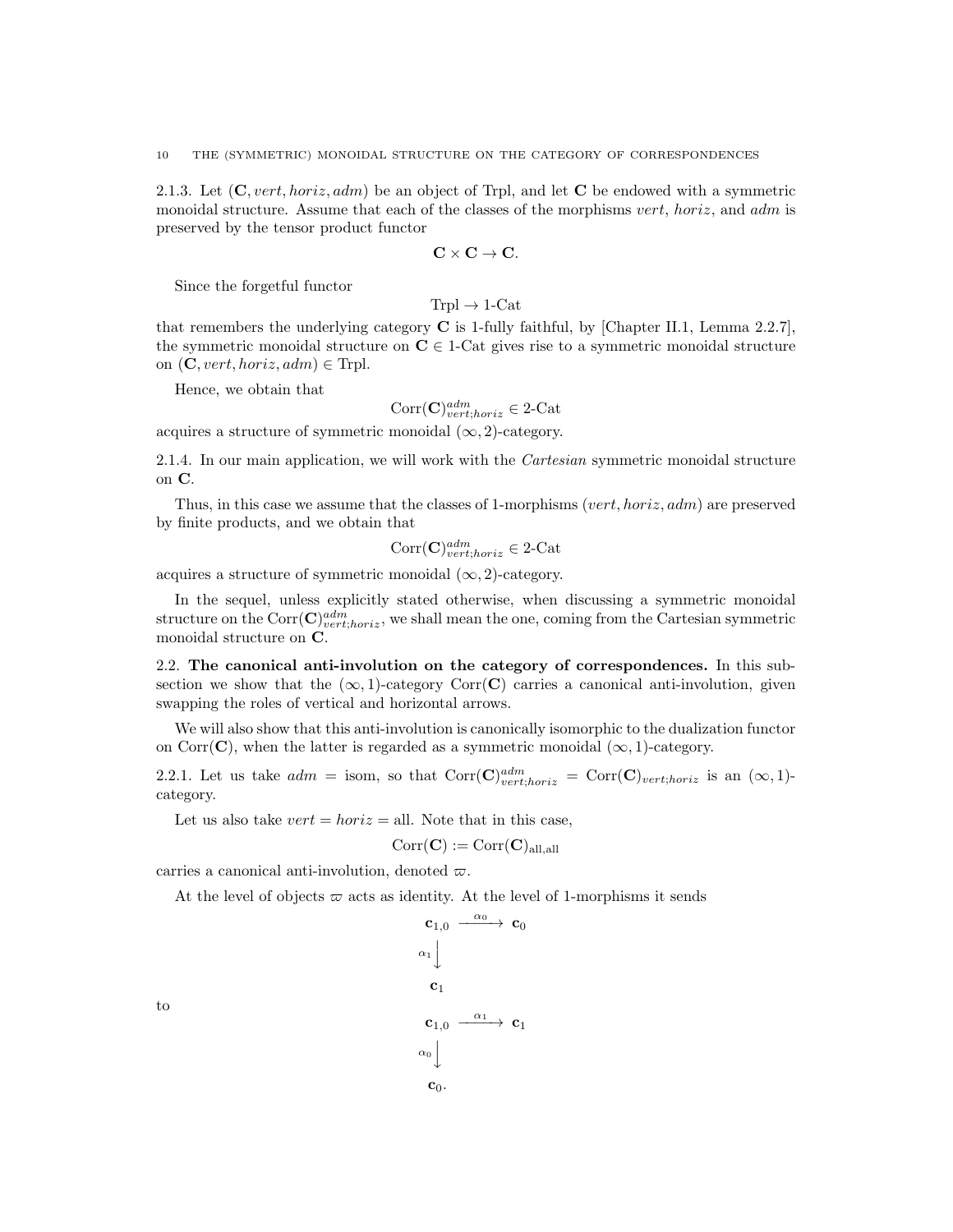2.2.2. The formal definition is as follows. To define  $\varpi$ , we need to construct an involutive identification

(2.3) 
$$
\text{Seq}_{\bullet}(\text{Corr}(\mathbf{C})) \simeq \text{Seq}_{\bullet}(\text{Corr}(\mathbf{C})) \circ (\text{rev})^{\text{op}},
$$

where

 $rev : \Delta \to \Delta$ 

is the reversal involution on  $\Delta$ , see [Chapter I.1, Sect. 1.1.9].

By definition,

$$
\mathrm{Seq}_\bullet(\mathrm{Corr}(\mathbf{C}))=\mathrm{Grid}_\bullet^{\geq \,\mathrm{dgnl}}(\mathbf{C}),
$$

and (2.3) comes from the involutive identification

(2.4) 
$$
([\bullet] \times [\bullet])^{\geq \text{dgm}} \simeq ([\bullet] \times [\bullet])^{\geq \text{dgm}} \circ \text{rev},
$$

as functors  $\Delta \to 1$ -Cat<sup>ordn</sup>, given by reflecting half-grids over the NW-SE diagonal.

I.e., for every  $[n] \in \Delta$ , the corresponding involution on

$$
([n] \times [n])^{\geq dgnl}
$$

is  $(i, j) \mapsto (n - j, n - i)$ .

2.2.3. Suppose now that the  $(\infty, 1)$ -category **C**, in addition, admits finite products.

In this case, by Sect. 2.1.4, the Cartesian symmetric monoidal structure on C induces a symmetric monoidal structure on  $Corr(C)$ . The unit for this symmetric monoidal structure is the final object  $* \in \mathbb{C}$ , viewed as an object of Corr(C). (Note, however, that  $*$  is not the final object in  $Corr(\mathbf{C})$ .)

Unwinding the definitions, we see that in this case,  $\varpi$  has a natural structure of symmetric monoidal functor.

2.3. Relationship to the dualization functor. In this subsection we will show that the anti-involution  $\varpi$ , defined above, is the dualization functor on Corr(C), when the latter is regarded as a symmetric monoidal category.

2.3.1. Recall that if a symmetric monoidal category **O** is such that every object  $o \in O$  is dualizable, there is a canonical anti-involution

(2.5) O <sup>∼</sup>→ Oop

that takes  $o \in O$  to its monoidal dual  $o^{\vee}$ , see [Chapter I.1, Sect. 4.1.4].

This dualization functor is characterized by an isomorphism

(2.6) Maps $(\mathbf{o}, \mathbf{o}') \overset{\sim}{\to} \text{Maps}(\mathbf{1}_{\mathbf{O}}, \mathbf{o}^{\vee} \otimes \mathbf{o}')$ 

as functors  $\mathbf{O}^{\text{op}} \times \mathbf{O} \to \text{Spc}$ , see [Chapter I.1, Sect. 4.1.2].

2.3.2. We take  $\mathbf{O} := \text{Corr}(\mathbf{C})$ , where the latter is regarded as a symmetric monoidal category by the procedure of Sect. 2.1.4.

Let us observe that every object  $c \in \text{Corr}(\mathbf{C})$  is dualizable and in fact self-dual. The duality data is supplied by the 1-morphisms in  $Corr(\mathbf{C})$ :

(2.7) 
$$
\mathbf{c} \longrightarrow \mathbf{c} \times \mathbf{c}
$$
 and 
$$
\downarrow \qquad \qquad \downarrow \qquad \qquad \downarrow
$$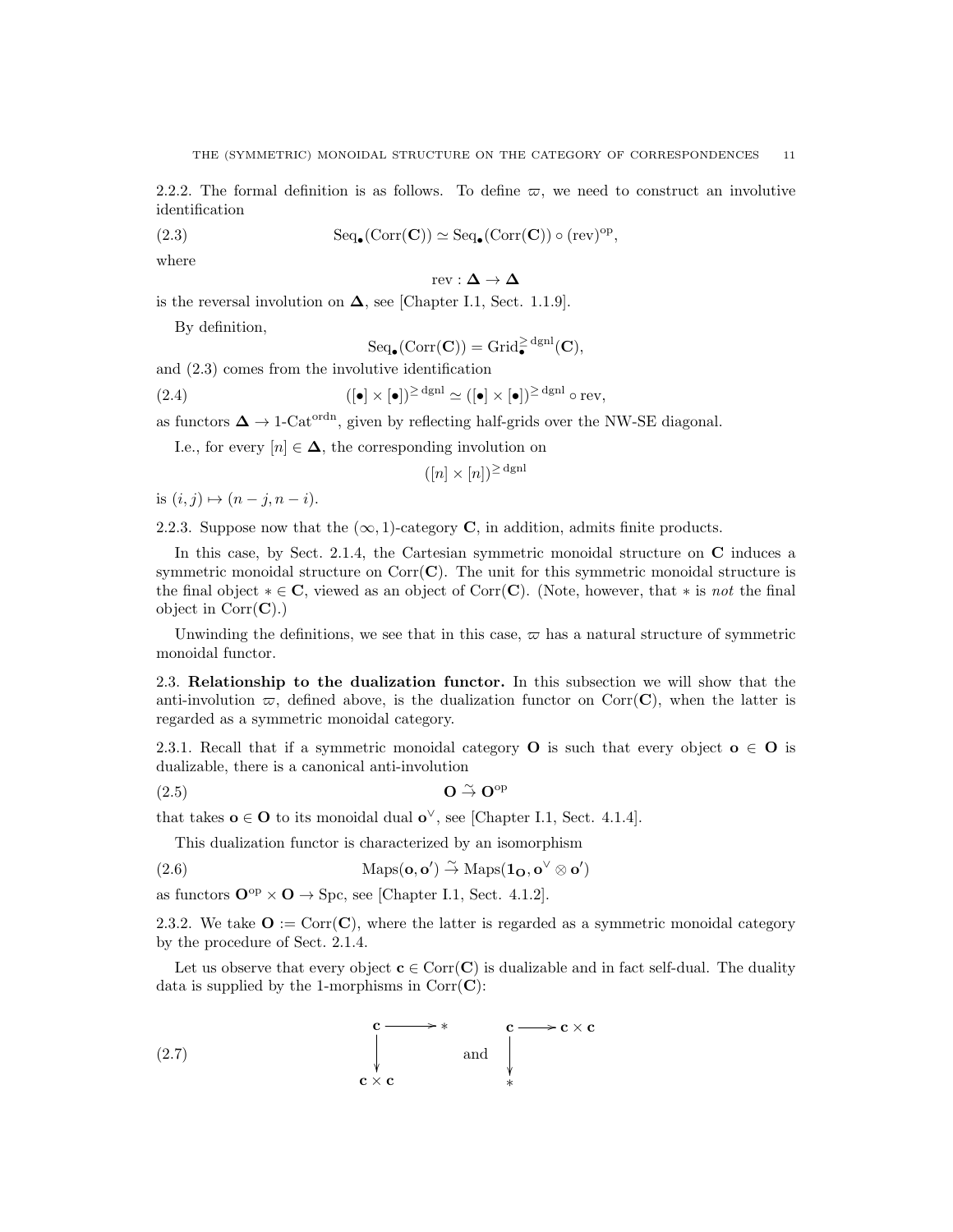2.3.3. We will prove:

Proposition 2.3.4. The anti-involution

$$
\varpi: \mathrm{Corr}(\mathbf{C}) \to \mathrm{Corr}(\mathbf{C})^{\mathrm{op}}
$$

is canonically isomorphic to the dualization functor.

2.3.5. Variant. Let  $(C, vert, horiz, adm)$  be an object of Trpl as in Sect. 2.1.4, with  $adm = \text{isom}$ and vert = horiz. Then the involution  $\varpi$  restricts to an involution on Corr( $\mathbf{C})_{vert,horiz}$ .

Assume now that for every  $c \in C$ , the diagonal map  $c \to c \times c$  and the tautological maps  $c \rightarrow *$  belong to vert = horiz. In this case every object of Corr(C)<sub>vert,horiz</sub> is dualizable, and the assertion of Proposition 2.3.4 holds verbatim (indeed, replace the original C by  $C_{vert}$  =  $\mathbf{C}_{horiz}$ ).

### 2.4. A digression: the twisted arrows category.

2.4.1. For an integer n let tw<sub>n</sub> denote the (ordinary) category

$$
-n \to \dots \to -1 \to -0 \to 0 \to 1 \to \dots \to n.
$$

We have the natural functors

$$
[n]^{\mathrm{op}} \to \mathrm{tw}_n \leftarrow [n].
$$

The assignment  $n \leadsto \text{tw}_n$  is naturally a functor

$$
\mathrm{tw}_\bullet : \Delta \to 1\text{-}\mathrm{Cat}^\mathrm{ordn} \subset 1\text{-}\mathrm{Cat},
$$

equipped with the natural transformations

$$
[\bullet]^{\mathrm{op}} \to \mathrm{tw}_{\bullet} \leftarrow [\bullet].
$$

2.4.2. For a  $(\infty, 1)$ -category **D**, set

$$
\mathrm{Tw}_{n}(\mathbf{D}):=\mathrm{Maps}_{1\text{-}\mathrm{Cat}}(\mathrm{tw}_{n},\mathbf{D}).
$$

Thus,  $Tw_{\bullet}(\mathbf{D})$  is an object of

$$
\text{Funct}(\mathbf{\Delta}^{\text{op}}, \text{Spc}) = \text{Spc}^{\mathbf{\Delta}^{\text{op}}},
$$

which is easily seen to be a complete Segal space, equipped with the maps

(2.8) 
$$
\text{Seq}_{\bullet}(\mathbf{D}^{\text{op}}) \leftarrow \text{Tw}_{\bullet}(\mathbf{D}) \rightarrow \text{Seq}_{\bullet}(\mathbf{D}).
$$

2.4.3. We define the *twisted arrow category* of  $D$ , denoted  $Tw(D)$  so that

$$
\mathrm{Seq}_{\bullet}(\mathrm{Tw}(\mathbf{D})) = \mathrm{Tw}_{\bullet}(\mathbf{D}).
$$

The maps (2.8) give rise to a functor

(2.9) 
$$
Tw(D) \to D^{op} \times D.
$$

It is not difficult to see (see  $[Lu6, Proposition 4.2.5])$  that the functor  $(2.9)$  is a co-Cartesian fibration, which is the unstraightening of the Yoneda functor

$$
\mathbf{D}^{\mathrm{op}} \times \mathbf{D} \to \mathrm{Spc}.
$$

2.5. Proof of Proposition 2.3.4.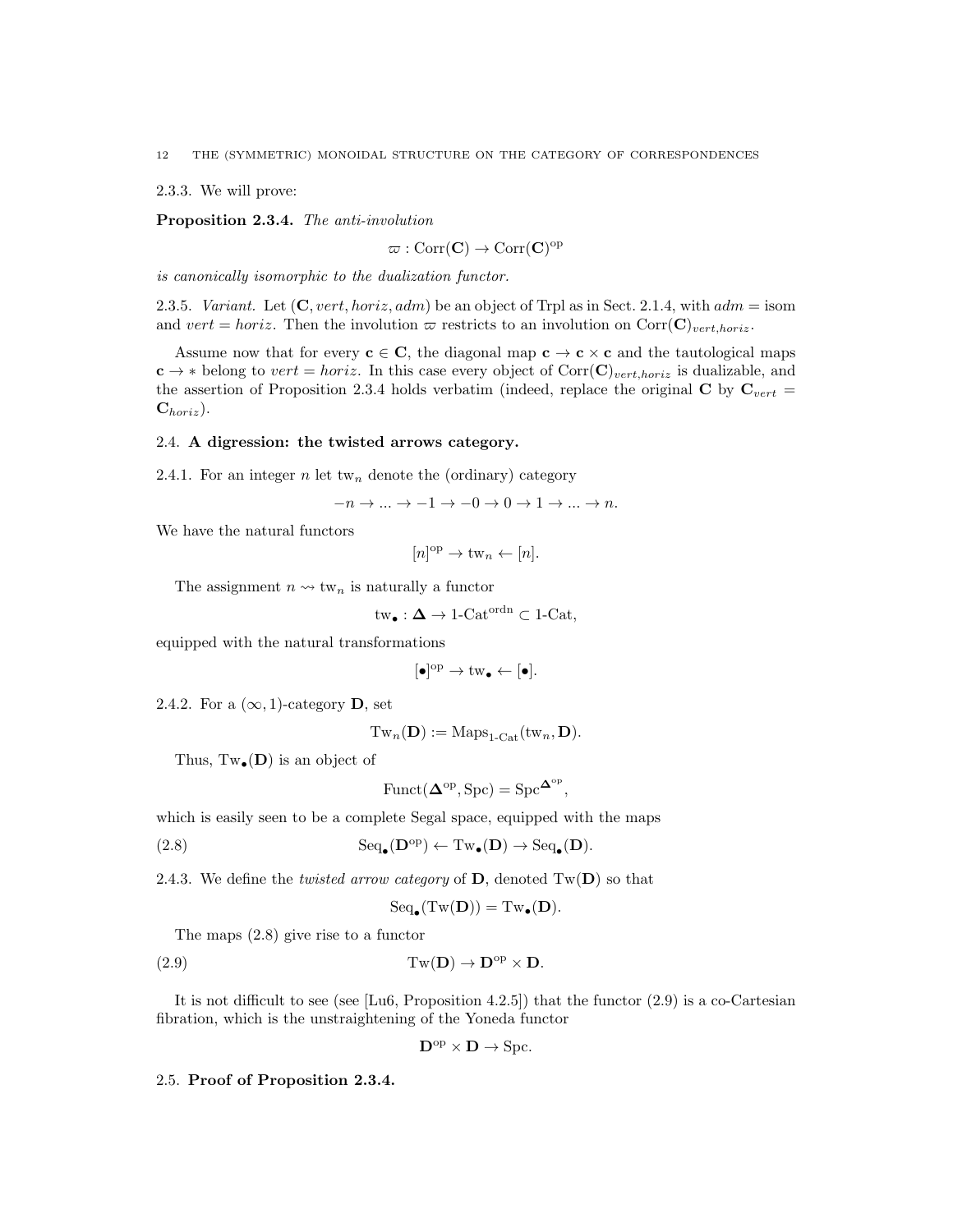2.5.1. We will prove Proposition 2.3.4 by exhibiting a canonical isomorphism between the functors

$$
\mathrm{Corr}(\mathbf{C})^{\mathrm{op}} \times \mathrm{Corr}(\mathbf{C}) \to \mathrm{Spc}
$$

given by

(2.10) 
$$
\text{Maps}_{\text{Corr}(\mathbf{C})}(-,-) \text{ and } \text{Maps}_{\text{Corr}(\mathbf{C})}(*,\varpi(-)\otimes -),
$$

respectively.

Unstraightening, we need to construct an isomorphism between the coCartesian fibrations in spaces that correspond to the two functors in (2.10).

2.5.2. By Sect. 2.4, the functor  $\text{Maps}_{\text{Corr}(\mathbf{C})}(-,-)$  corresponds to the coCartesian fibration

$$
Tw(Corr(\mathbf{C})) \to (Corr(\mathbf{C}))^{op} \times Corr(\mathbf{C}).
$$

The functor

$$
\mathrm{Maps}_{\mathrm{Corr}(\mathbf{C})}(*,-): \mathrm{Corr}(\mathbf{C}) \to \mathrm{Spc}
$$

is given by the coCartesian fibration  $Corr(\mathbf{C})_{*/}$ .

Thus, in order to construct an isomorphism between the functors (2.10) we need to construct a functor

(2.11) 
$$
Tw(Corr(C)) \to Corr(C)_{*/}
$$

that fits into a pullback diagram

$$
\begin{array}{ccc}\n\text{Tw}(\text{Corr}(\mathbf{C})) & \longrightarrow & \text{Corr}(\mathbf{C})_{*/} \\
\downarrow & & \downarrow \\
(\text{Corr}(\mathbf{C}))^{\text{op}} \times \text{Corr}(\mathbf{C}) & \xrightarrow{\text{mult } \text{o}(\varpi \times \text{Id})} & \text{Corr}(\mathbf{C})\n\end{array}
$$

where mult :  $Corr(C) \times Corr(C) \rightarrow Corr(C)$  is the functor of tensor product.

2.5.3. We have

$$
\mathrm{Seq}_n(\mathrm{Corr}(\mathbf{C})_{*/}) \simeq \mathrm{Grid}_{n+1}^{\ge \mathrm{dgnl}}(\mathbf{C}) \underset{\mathbf{C}}{\times} *,
$$

where  $\operatorname{Grid}_{n+1}^{\geq \operatorname{dgnl}}(\mathbf{C}) \to \mathbf{C}$  is evaluation on the object

$$
(0,0) \in ([n+1] \times [n+1])^{\ge \text{dgnl}}.
$$

The sought-for maps

$$
\mathrm{Seq}_n(\mathrm{Tw}(\mathrm{Corr}(\mathbf{C}))) \to \mathrm{Seq}_n(\mathrm{Corr}(\mathbf{C})_{\ast/})
$$

are defined as follows.

An object

 $\underline{\mathbf{c}} \in \mathrm{Maps}((\mathrm{tw}_{n} \times \mathrm{tw}_{n})^{\geq \mathrm{dgnl}}, \mathbf{C})$ 

gets sent to

$$
\underline{\mathbf{c}}' \in \text{Maps}(([n+1] \times [n+1])^{\geq dgn}, \mathbf{C}),
$$

given by the formula:

$$
\underline{\mathbf{c}}'_{i,j} = \begin{cases} & * \text{ if } i = j = 0 \\ & \underline{\mathbf{c}}_{-(j-1),j-1} \text{ if } i = 0, j \ge 1 \\ & \underline{\mathbf{c}}_{i-1,j-1} \times \underline{\mathbf{c}}_{-(j-1),-(1-i)} \text{ if } i \ge 1. \end{cases}
$$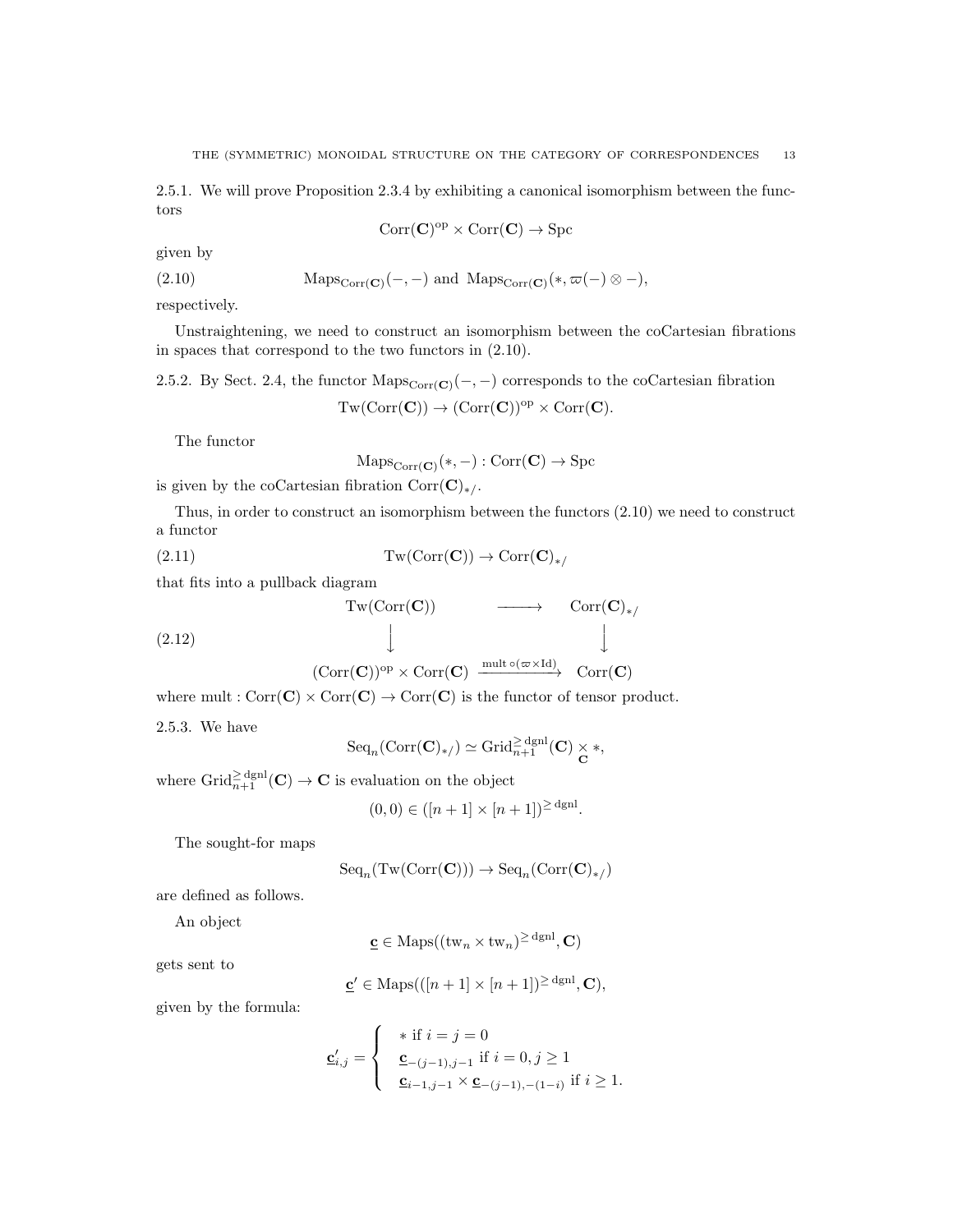### 14 THE (SYMMETRIC) MONOIDAL STRUCTURE ON THE CATEGORY OF CORRESPONDENCES

In other words, we fold the half-grid over the NW-SE diagonal. For example, for  $n = 0$ , this map sends a diagram



The fact that (2.12) is a pullback diagram is an easy verification.

3. Extension results in the symmetric monoidal context

In [Chapter V.1, Sects. 4 and 5] and in [Chapter V.2] we proved several theorems that say that a functor out of a certain  $(\infty, 2)$ -category of correspondences can be uniquely extended to a functor out of another  $(\infty, 2)$ -category of correspondences.

In this section we will show that these extension procedures are compatible with symmetric monoidal structures.

3.1. 'No cost' and factorization extensions. In this subsection, we let C be a symmetric monoidal category, equipped with three classes of morphisms  $vert, horiz, adm$  as in Sect. 2.1.3<sup>2</sup>.

We will study how the extension paradigm in [Chapter V.1, Sects. 4 and 5] interacts with the symmetric monoidal structures.

<sup>&</sup>lt;sup>2</sup>We do not need the symmetric monoidal structure on  $C$  to be Cartesian.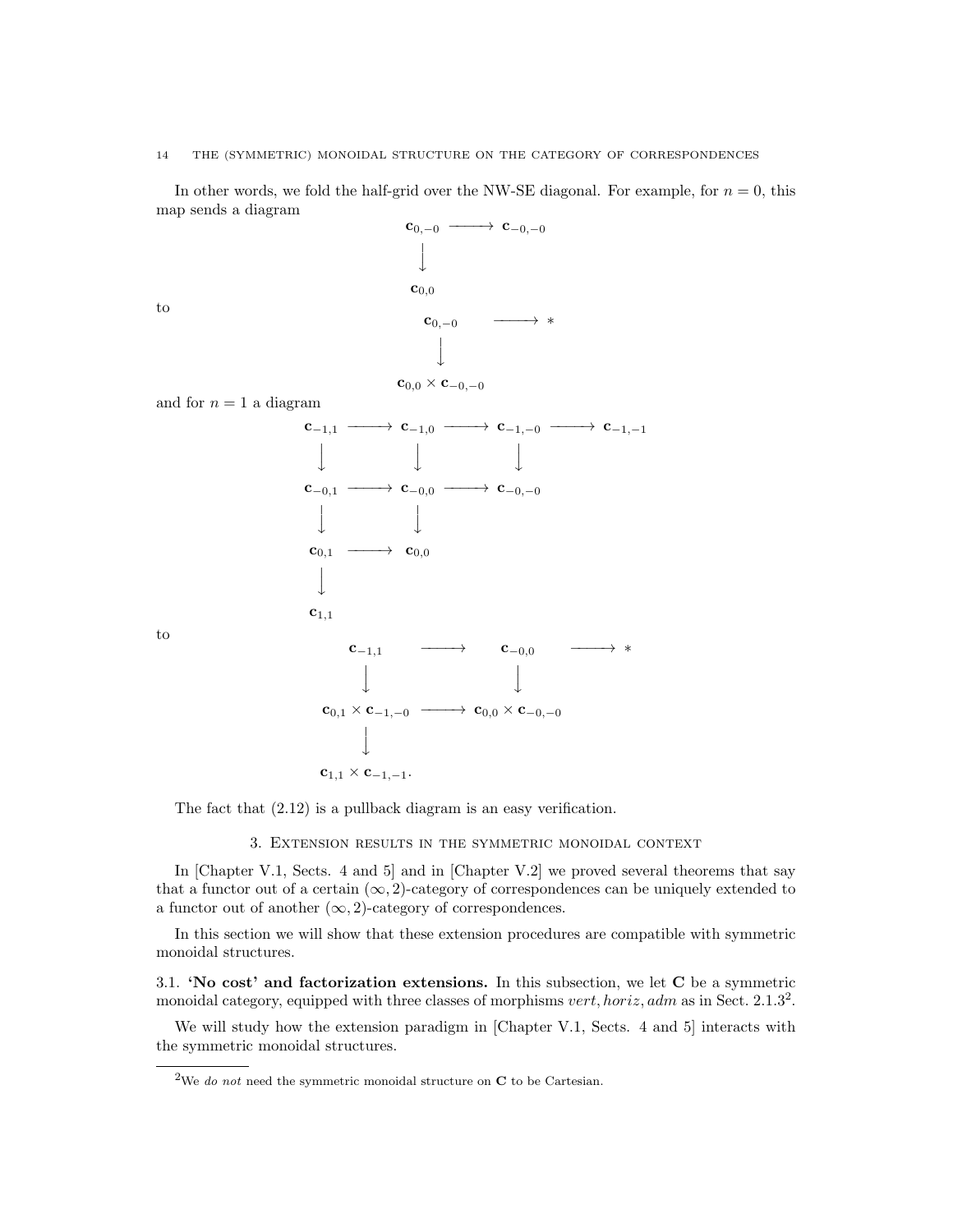3.1.1. Recall the setting of [Chapter V.1, Sect. 4]. I.e., we start with a C, equipped with four classes of morphisms  $vert, horiz, adm, adm',$  satisfying the assumptions of [Chapter V.1, Sect. 4.1.1].

Let S be an  $(\infty, 2)$ -category and let us be given a functor

$$
\Phi_{vert,horiz}^{adm'} : \text{Corr}(\mathbf{C})_{vert,horiz}^{adm'} \to \mathbb{S}.
$$

Assume that all four classes of morphisms are preserved by the functor of tensor product  $\mathbf{C} \times \mathbf{C} \to \mathbf{C}$ , so that

$$
\text{Corr}(\mathbf{C})^{adm}_{vert, horiz} \text{ and } \text{Corr}(\mathbf{C})^{adm'}_{vert, horiz}
$$

acquire symmetric monoidal structures by Sect. 2.1.3.

Assume also that S is equipped with a symmetric monoidal structure. Assume also that

$$
\Phi^{adm}_{vert,horiz} := \Phi^{adm'}_{vert,horiz}\big|_{\text{Corr}(\mathbf{C})^{adm}_{vert,horiz}}
$$

is equipped with a symmetric monoidal structure.

We claim:

**Proposition 3.1.2.** The symmetric monoidal structure on  $\Phi_{vert,horiz}^{adm}$  extends uniquely to one on  $\Phi_{vert,horiz}^{adm'}$ .

*Proof.* Indeed, [Chapter V.1, Theorem 4.1.3] implies that for any  $n$ , the functor

 $(\mathrm{Corr}(\mathbf{C})^{adm}_{vert,horiz})^{\times n} \rightarrow (\mathrm{Corr}(\mathbf{C})^{adm'}_{vert,horiz})^{\times n}$ 

is a categorical epimorphism.

Now, our assertion follows from the next observation:

**Lemma 3.1.3.** Let O be a symmetric monoidal category, and let  $o_1 \rightarrow o_2$  be a homomrphism between commutative algebras on **O**, such that for any n, the map  $(\mathbf{o}_1)^{\otimes n} \to (\mathbf{o}_2)^{\otimes n}$  is a categorical epimorphism. Then for another commutative algebra  $o'$  in  $O$ , restriction defines an isomorphism from the space of homomorphisms  $o_2 \rightarrow o'$  and the subspace of homomorphisms  $o_1 \rightarrow o'$  that factor through  $o_2$  as maps of plain objects of O.

 $\Box$ 

3.1.4. The above discussion applies verbatim to the setting of [Chapter V.1, Sect. 5]. I.e., we start with  $\bf{C}$ , equipped with four classes of morphisms vert, horiz, adm and co- adm, satisfying the assumptions of [Chapter V.1, Sect. 5.1].

Let S be an  $(\infty, 2)$ -category and let us be given a functor

$$
\Phi^{adm}_{vert,horiz} : \text{Corr}(\mathbf{C})^{adm}_{vert,horiz} \to \mathbb{S}.
$$

Assume now that C all four classes of morphisms are preserved by the functor of tensor product  $C \times C \rightarrow C$ , so that

 $Corr(\mathbf{C})_{vert,co-adm}^{isom}$  and  $Corr(\mathbf{C})_{vert,horiz}^{adm}$ 

acquire symmetric monoidal structures by Sect. 2.1.3.

Assume also that

$$
\Phi^{\rm isom}_{vert,co\text{-}\textit{adm}}:=\Phi^{adm}_{vert,horiz}\vert_{\rm Corr({\bf C})^{isom}_{vert,co\text{-}\textit{adm}}}
$$

is equipped with a symmetric monoidal structure.

We have (with the same proof as above):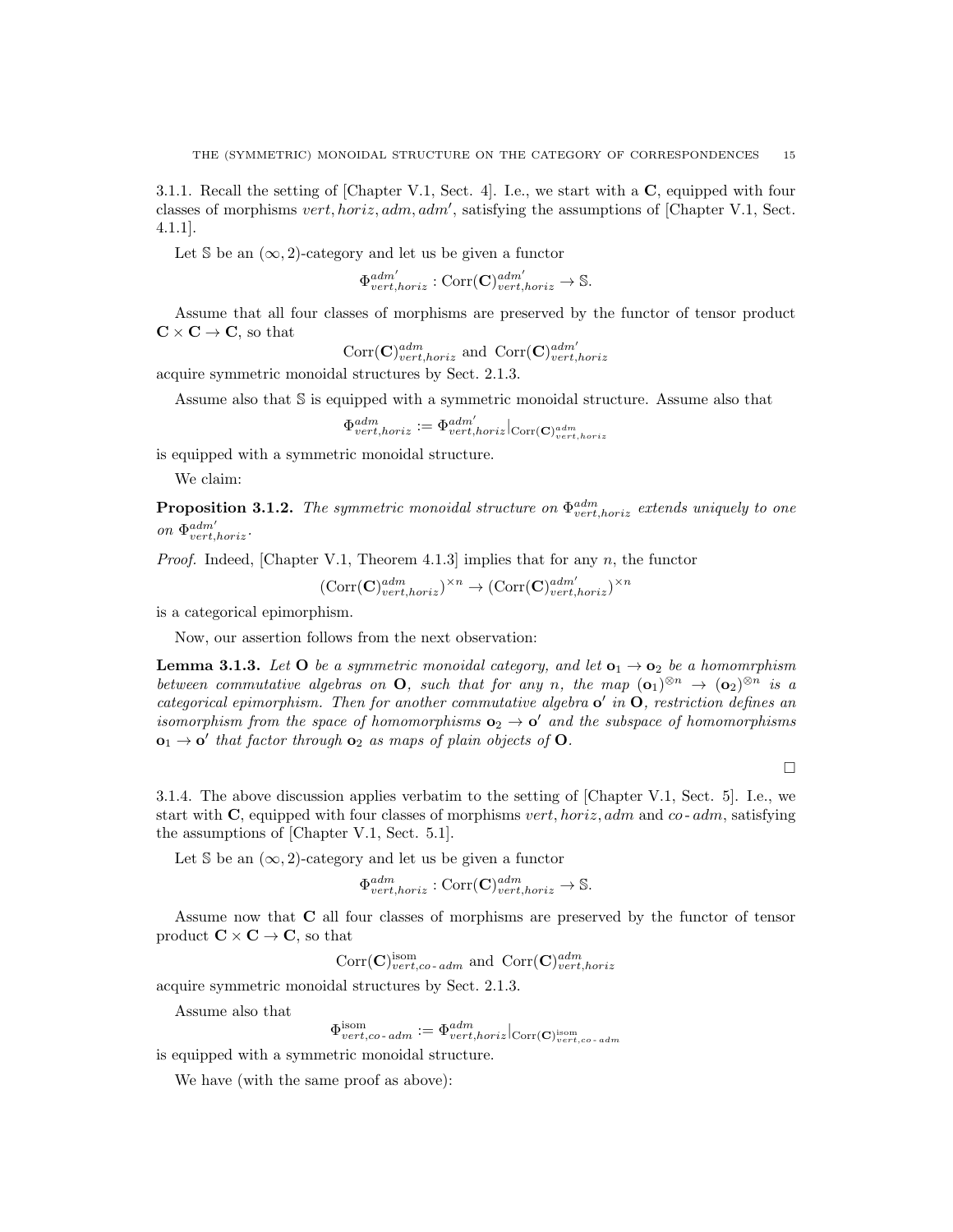**Proposition 3.1.5.** The symmetric monoidal structure on  $\Phi_{vert,co-adm}^{isom}$  extends uniquely to one on  $\Phi_{vert,horiz}^{adm}$ .

3.2. Right Kan extensions and symmetric monoidal structures. In this subsection we will review the notion of right Kan extension of 1-morphisms in  $(\infty, 2)$ -categories, and how it interacts with symmetric monoidal structures.

As an application we will show that the extension procedure in [Chapter V.2, Sect. 6] is (lax!) compatible with symmetric monoidal structures.

3.2.1. Let S be an  $(\infty, 2)$ -category, and let  $\alpha : s_1 \to s_2$  be a 1-morphism in S. Given another object  $s' \in \mathbb{S}$ , restriction defines a functor

$$
\mathbf{Maps}_{\mathbb{S}}(s_2, s') \to \mathbf{Maps}_{\mathbb{S}}(s_1, s').
$$

The (partially defined) right adjoint functor to the above restriction functor is called the functor of right Kan extension, and is denoted by  $RKE_{\alpha}$ .

3.2.2. Suppose now that S has a symmetric monoidal structure. Let  $s_1$  and  $s_2$  be commutative algebra objects in S, and let

$$
\alpha: s_1 \to s_2
$$

be a homomorphism.

Let now  $s'$  be another commutative algebra object in  $\mathbb{S}$ , and let

$$
\phi_1: s_1 \to s'
$$

be a right-lax homomorphism (see Sect. 1.4.5 for what this means).

Suppose that RKE<sub>α</sub> is defined on  $\phi_1$  regarded as a plain object of **Maps**<sub>S</sub> $(s_1, s')$ . Suppose, moreover, that for every  $n$ , the canonical map from the composition

$$
s_2^{\otimes n} \stackrel{\otimes}{\to} s_2 \stackrel{\mathrm{RKE}_\alpha(\phi_1)}{\longrightarrow} s'
$$

to the right Kan extension along  $\alpha^{\otimes n} : s_1^{\otimes n} \to s_2^{\otimes n}$  of the composition

$$
s_1^{\otimes n} \stackrel{\otimes}{\to} s_1 \stackrel{\phi_1}{\longrightarrow} s'
$$

is an isomorphism (in particular, the latter right Kan extension is also defined).

By unwinding the construction, we obtain that in this case

$$
\phi_2 := \text{RKE}_{\alpha}(\phi_1)
$$

has a unique structure of *right-lax* homomorphism  $s_2 \to s'$  so that the co-unit of the adjunction

$$
\phi_2\circ\alpha\to\phi_1
$$

has the structure of a map between right-lax homomorphisms.

3.2.3. Consider now the situation of [Chapter V.2, Theorem 6.1.5], where  $(C, vert, horiz, adm)$ and  $(D, vert, horiz, adm)$  are as in Sect. 2.1.4. Assume also that the functor F takes products to products, so that it induces a symmetric monoidal functor

$$
F_{vert,horiz}^{adm}: \text{Corr}(\mathbf{C})_{vert,horiz}^{adm} \to \text{Corr}(\mathbf{D})_{vert,loriz}^{adm}.
$$

Let S be a symmetric monoidal  $(\infty, 2)$ -category, and assume that

$$
\Phi^{adm}_{vert,horiz} : \text{Corr}(\mathbf{C})^{adm}_{vert,horiz} \to \mathbb{S}
$$

is endowed with a right-lax symmetric monoidal structure.

We claim: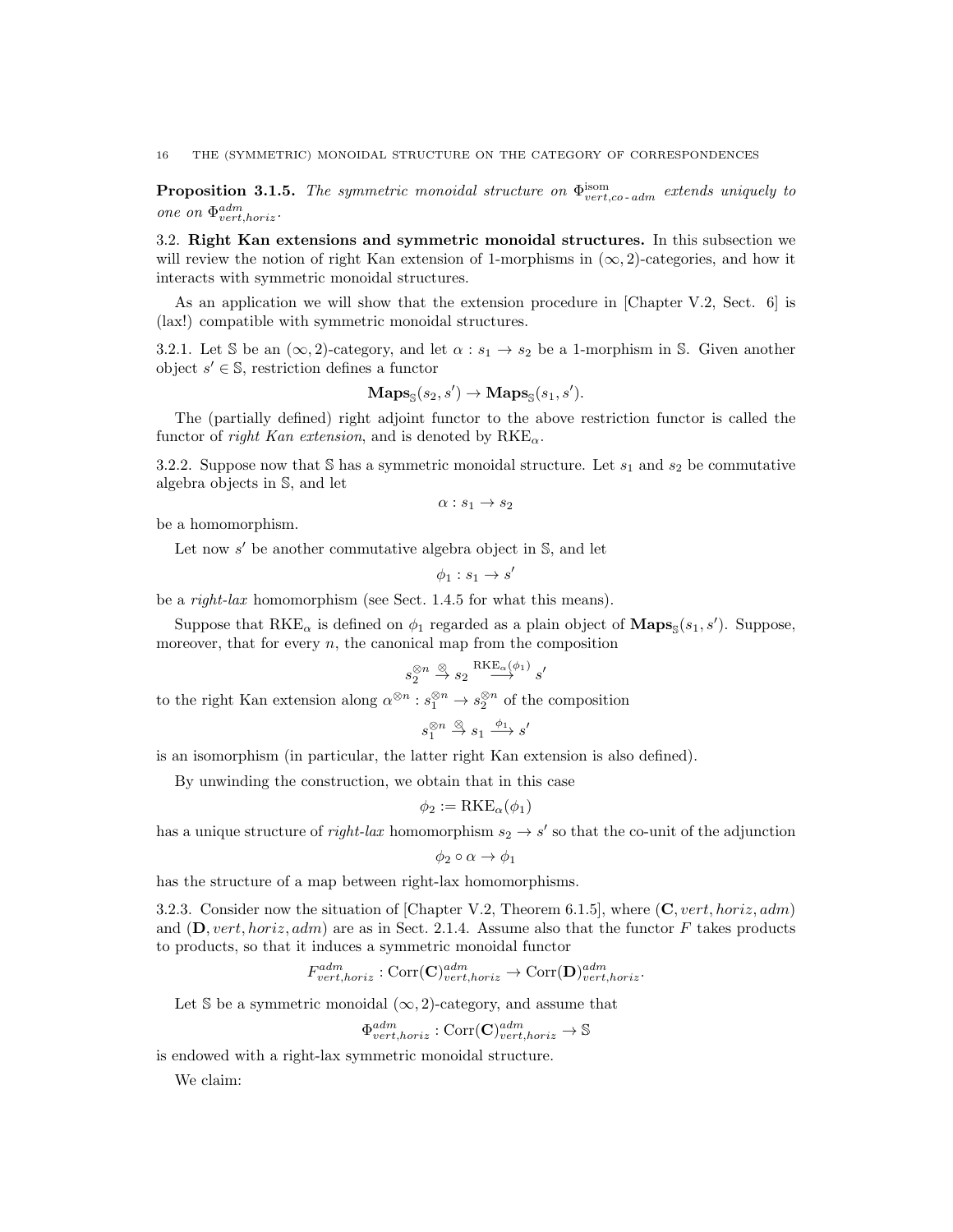Proposition 3.2.4. Suppose that for any n and any map

$$
\mathbf{c} \to \mathbf{d}_1 \times ... \times \mathbf{d}_n
$$

that is in horiz (here  $c \in C$ ,  $d_i \in D$ ), each of the projections  $c \to d_i$  is also in horiz. Then

$$
\Psi^{adm}_{vert, horiz} := {\rm RKE}_{F^{adm}_{vert, horiz}}(\Phi^{adm}_{vert, horiz}) : {\rm Corr}(\mathbf{D})^{adm}_{vert, horiz} \rightarrow \mathbb{S}
$$

acquires a uniquely defined right-lax symmetric monoidal structure, for which the natural transformation

$$
\Psi^{adm}_{vert,horiz} \circ F^{adm}_{vert,horiz} \to \Phi^{adm}_{vert,horiz}
$$

has the structure of a map between right-lax symmetric monoidal functors.

Proof. We need to show that the isomorphism condition from Sect. 3.2.2 is satisfied.

By [Chapter V.2, Theorem 6.1.5], it is enough to check the corresponding 1-categorical statement. Thus, we need to show that for an integer n and an n-tuple of objects  $\mathbf{d}_1, ..., \mathbf{d}_n$ , the map

$$
\lim_{\mathbf{c}\in\mathbf{C},\alpha:\mathbf{c}\to\mathbf{d}_1\times\ldots\times\mathbf{d}_n,\alpha\in horiz}\Phi(\mathbf{c})\to\lim_{\mathbf{c}_i\in\mathbf{C},\alpha_i:\mathbf{c}_i\to\mathbf{d}_i,\alpha_i\in horiz}\Phi(\mathbf{c}_1\times\ldots\times\mathbf{c}_n)
$$

is an isomorphism.

However, the condition of the proposition implies that the corresponding map of index categories is cofinal.

 $\Box$ 

3.3. Symmetric monoidal structure on the bivariant extension. In this subsection we show that the extension procedure of [Chapter V.2, Sect. 1] is compatible with symmetric monoidal structures.

3.3.1. Let us now be in the setting of [Chapter V.2, Sect. 1], where both  $(C, vert, horiz, adm)$ and  $(D, vert, horiz, adm)$  are as in Sect. 2.1.4. We let the functor

 $F: \mathbf{C} \to \mathbf{D}$ 

be endowed with a symmetric monoidal structure.

Let the target  $(\infty, 2)$ -category S be equipped with a symmetric monoidal structure. Assume also that the tensor product functor

$$
\mathbb{S}\times\mathbb{S}\to\mathbb{S}
$$

is such that the underlying functor  $S^{1-Cat} \times S^{1-Cat} \to S^{1-Cat}$  commutes with *colimits in each* variable.

3.3.2. Let us be given a functor

$$
\Phi^{adm}_{vert,horiz} : \text{Corr}(\mathbf{C})^{adm}_{vert,horiz} \to \mathbb{S},
$$

satisfying the assumptions of [Chapter V.2, Sect. 1.1.6], and let

$$
\Psi^{adm}_{vert,horiz} : \text{Corr}(\mathbf{D})^{adm}_{vert,horiz} \to \mathbb{S}
$$

be its unique extension, satisfying the requirements of [Chapter V.2, Theorem 1.1.9].

Assume that  $\Phi_{vert,horiz}^{adm}$  is equipped with a symmetric monoidal structure. We claim: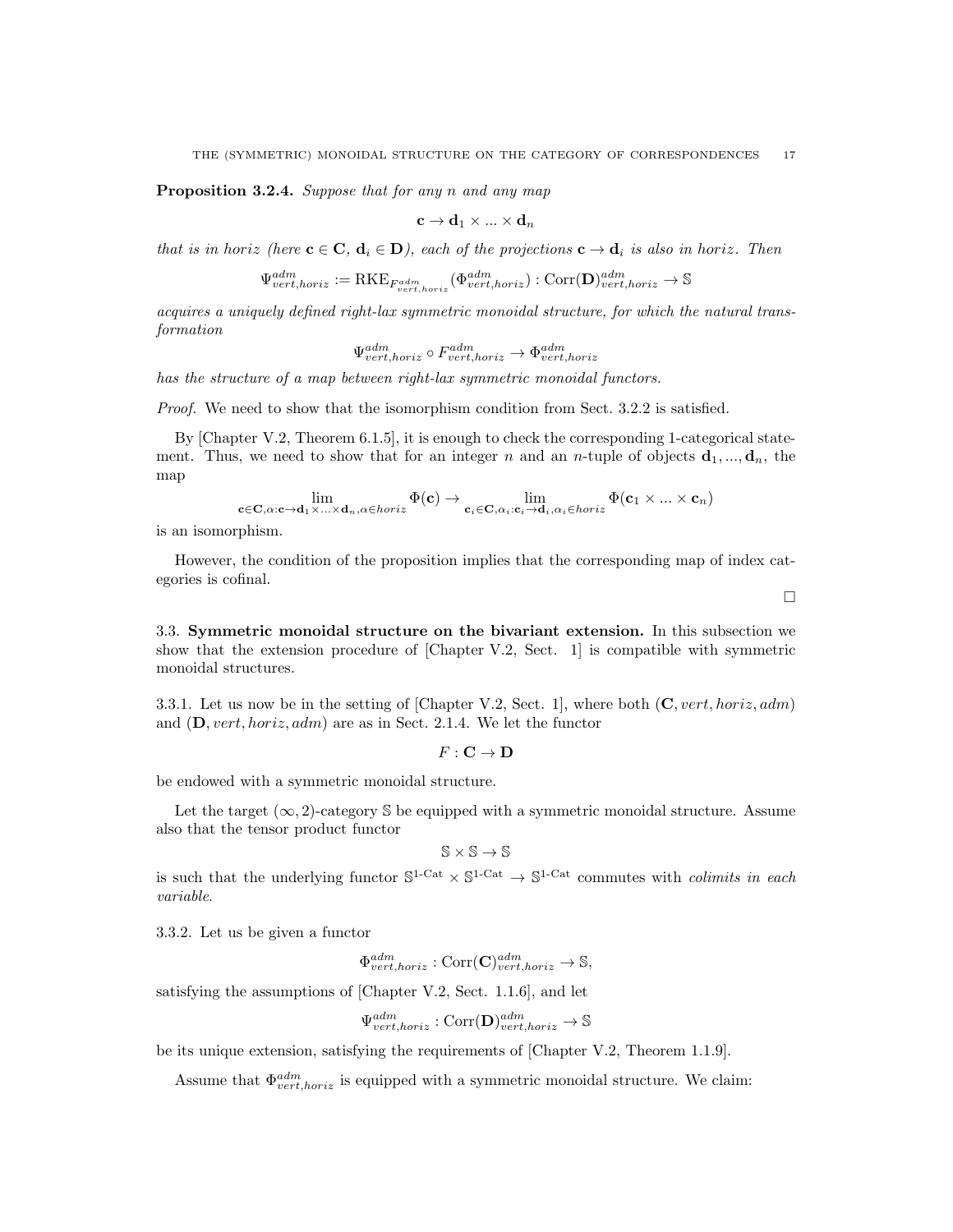Proposition 3.3.3. Suppose that for any n and any map

$$
\mathbf{c} \to \mathbf{d}_1 \times ... \times \mathbf{d}_n
$$

that is in horiz (resp., vert, adm), each of the projections  $c \to d_i$  is also in horiz (resp., vert, adm). Assume also that for every  $\mathbf{d} \in \mathbf{D}$ , the maps

$$
* \to \mathbf{d} \text{ and } \mathbf{d} \to \mathbf{d} \times \mathbf{d}
$$

are in adm, and that the functor

$$
\mathrm{Maps}_{\mathbb{S}}(\mathbf{1}_{\mathbb{S}}, -): \mathbb{S}^{1\text{-}\mathrm{Cat}} \to \mathrm{Spc}
$$

is conservative. Then then functor  $\Psi^{adm}_{vert, boriz}$  carries a unique symmetric monoidal structure, which induces the given one on

$$
\Phi^{adm}_{vert,horiz} \simeq \Psi^{adm}_{vert,horiz}|_{\text{Corr}(\mathbf{C})^{adm}_{vert,horiz}}
$$

.

*Proof.* It is enough to show that for any integer  $n$ , both circuits of the diagram

(3.1)  
\n
$$
\begin{array}{ccc}\n \text{(Corr}(\mathbf{D})^{adm}_{vert,horiz})^{\times n} & \xrightarrow{(\Psi^{adm}_{vert,horiz})^{\times n}} & \mathbb{S}^{\times n} \\
 \text{product map} & & \downarrow\n \end{array}
$$
\n
$$
\begin{array}{ccc}\n \text{Corr}(\mathbf{D})^{adm}_{vert,horiz} & \xrightarrow{\Psi^{adm}_{vert,horiz}} & \mathbb{S} \\
 \end{array}
$$

identify with the canonical extension, given by [Chapter V.2, Theorem 1.1.9], of the functor given by the (canonically identified) two circuits of the diagram

$$
\begin{array}{ccc}\n(\text{Corr}(\mathbf{C})^{adm}_{vert,horiz})^{\times n} & \xrightarrow{(\Phi^{adm}_{vert,horiz})^{\times n}} \mathbb{S}^{\times n} \\
\text{product map} & & \downarrow \\
& & \downarrow \\
& & \downarrow \\
& & \text{Corr}(\mathbf{C})^{adm}_{vert,horiz} & \xrightarrow{\Phi^{adm}_{vert,horiz}} \mathbb{S}.\n\end{array}
$$

We claim that the two circuits in  $(3.1)$  satisfy the assumptions of [Chapter V.2, Corollary 1.1.10].

We first check condition (i) for the anti-clockwise circuit. We need to show that for  $\mathbf{d}_1, \dots, \mathbf{d}_n \in$ D, the map

$$
\underset{\mathbf{c}_{i} \in \mathbf{C}, \beta_{i}: \mathbf{c}_{i} \to \mathbf{d}_{i}, \beta_{i} \in vert}{\text{colim}} \Phi(\mathbf{c}_{1} \times ... \times \mathbf{c}_{n}) \to \underset{\mathbf{c} \in \mathbf{C}, \beta: \mathbf{c} \to \mathbf{d}_{1} \times ... \times \mathbf{d}_{n}, \beta \in vert}{\text{colim}} \Phi(\mathbf{c}) =: \Psi(\mathbf{c}_{1} \times ... \times \mathbf{c}_{n})
$$

is an isomorphism. However, this follows from the fact that the corresponding map of index categories is cofinal. Condition (ii) for the anti-clockwise circuit follows in the same way as condition (i).

Let us check (i) for the clockwise circuit. We need to show that for  $\mathbf{d}_1, \dots, \mathbf{d}_n \in \mathbf{D}$ , the map

$$
\underset{\mathbf{c}_i \in \mathbf{C}, \beta_i : \mathbf{c}_i \to \mathbf{d}_i, \beta_i \in vert}{\text{colim}} \Phi(\mathbf{c}_1) \otimes ... \otimes \Phi(\mathbf{c}_n) \to \bigotimes_i \left( \underset{\mathbf{c}_i \in \mathbf{C}, \beta_i : \mathbf{c}_i \to \mathbf{d}_i, \beta_i \in vert}{\text{colim}} \Phi(\mathbf{c}_i) \right)
$$

is an isomorphism. However, this follows from the commutation of the tensor product on  $\mathbb{S}^{1-\text{Cat}}$ with colimits in each variable.

In particular, we obtain that the restrictions of the two circuits in (3.1) to

$$
(\mathbf{D}_{vert})^{\times n} \subset (\text{Corr}(\mathbf{D})_{vert, horiz}^{adm})^{\times n},
$$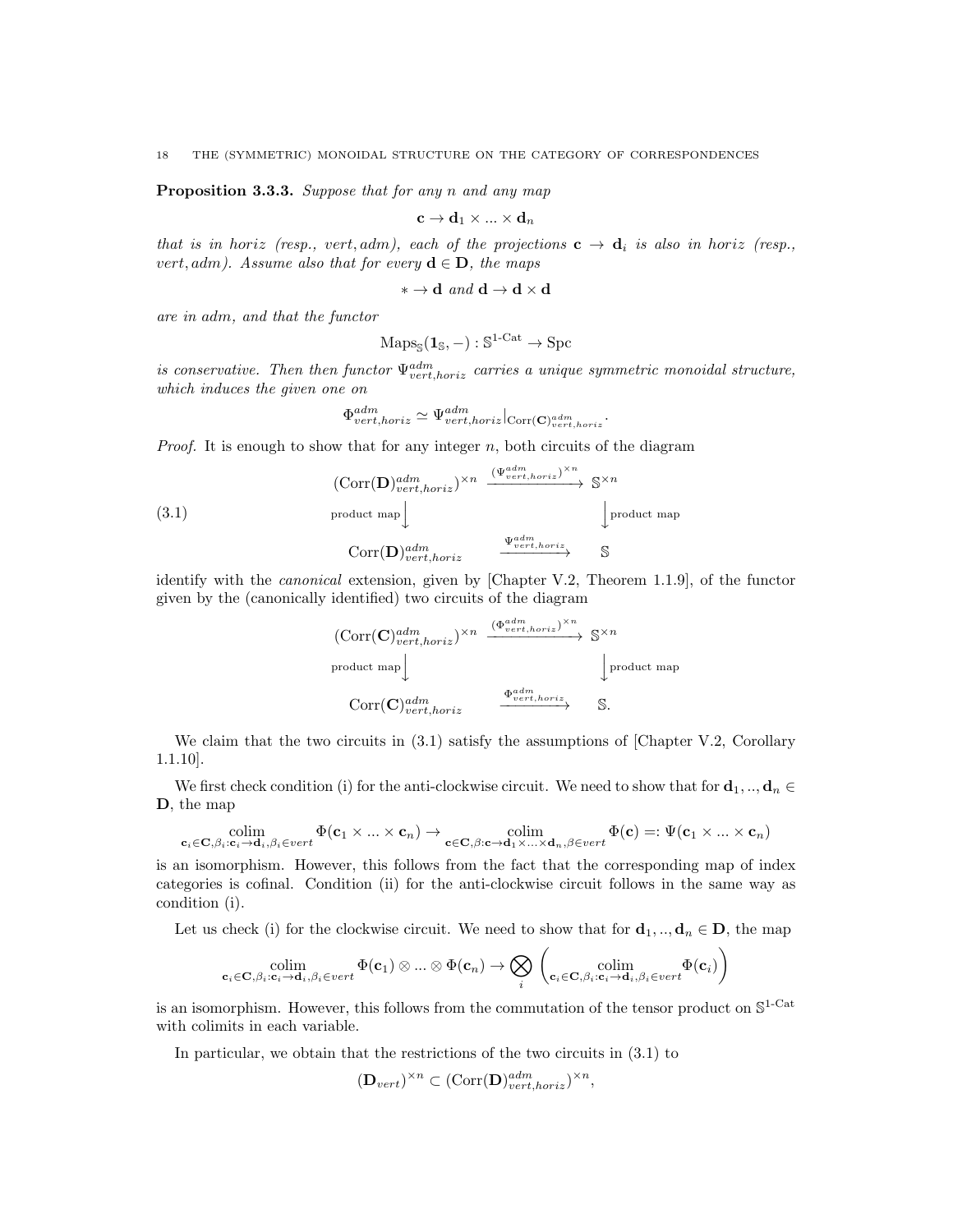and further to

$$
(\mathbf{D}_{adm})^{\times n} \subset (\text{Corr}(\mathbf{D})^{adm}_{vert, horiz})^{\times n},
$$

are canonically identified.

Conditions (iii) and (iv) for the clockwise circuit follows by the same argument as condition (i). Hence, we obtain that they also hold for the anti-clockwise circuit, since the two functors are identified on  $(D_{adm})^{\times n}$ .

Note that this, in particular, establishes the assertion of the proposition in the case when  $horiz = adm = vert.$  Thus, the restriction of  $\Psi^{adm}_{vert, horiz}$  to  $Corr(\mathbf{D})^{adm}_{adm,adm}$  has a symmetric monoidal structure. By further restricting to  $Corr(\mathbf{D})_{adm,adm}$ , and applying Proposition 2.3.4, we obtain that for every  $\mathbf{d} \in \mathbf{D}$ , the object  $\Psi(\mathbf{d}) \in \mathbb{S}$  is *dualizable*.

It remains to check condition (ii) for the clockwise circuit. I.e., we need to show that the map

$$
\bigotimes_i \left( \lim_{\mathbf{c}_i \in \mathbf{C}, \alpha_i : \mathbf{c}_i \to \mathbf{d}_i, \alpha_i \in horiz} \Phi^!(\mathbf{c}_i) \right) \to \lim_{\mathbf{c}_i \in \mathbf{C}, \alpha_i : \mathbf{c}_i \to \mathbf{d}_i, \alpha_i \in horiz} \Phi^!(\mathbf{c}_1) \otimes ... \otimes \Phi^!(\mathbf{c}_n)
$$

is an isomorphism. However, this follows as in [Chapter I.3, Proposition 3.1.7] from the fact that each  $\Phi^!(c_i)$  and each

$$
\lim_{\mathbf{c}_i \in \mathbf{C}, \alpha_i : \mathbf{c}_i \to \mathbf{d}_i, \alpha_i \in \text{horiz}} \Phi^! (\mathbf{c}_i) \simeq \Psi^! (\mathbf{d}_i)
$$

 $\Box$ 

is dualizable, using [Chapter I.1, Lemma 4.1.6(a)].

## 4. Monads and associative algebras in the category of correspondences

It turns out that the category of correspondences is well adapted to the formalism of convolution algebras and convolution categories.

Let  $\mathbf{c}^{\bullet}$  be a *Segal object* of  $\mathbf{C}$  (such data are also called *category-objects*); see Sect. 4.1.3 for the definition. Let  $p_s, p_t : \mathbf{c}^1 \to \mathbf{c}^0 = \mathbf{c}$  be the source and target maps, respectively, corresponding to the two maps  $[0] \rightarrow [1]$ .

 $\mathbf c$ 

Consider the 1-morphism

$$
\begin{array}{ccc}\n\mathbf{c}^1 & \xrightarrow{\ p_s } & \\
p_t & & \\
\mathbf{c} & & \n\end{array}
$$

as an object of the monoidal  $(\infty, 1)$ -category  $\mathbf{Maps}_{\mathrm{Corr}(\mathbf{C})_{\text{all};\text{all}}}(\mathbf{c}, \mathbf{c})$ .

When C is an ordinary category, it is clear that the above 1-morphism is an associative algebra object in  $\text{Maps}_{\text{Corr}(\mathbf{C})_{\text{all;all}}}(\mathbf{c}, \mathbf{c})$ , and that all associative algebra objects are obtained in this way. The first result of this section, Proposition 4.1.5 shows that the same is true in the ∞-setting.

As a corollary, we obtain that if  $\Phi$  is a functor from  $Corr(\mathbf{C})^{adm}_{vert, horiz}$  with values in 1 - Cat, a Segal object  $c^{\bullet}$  (under appropriate conditions) defines a monad on the category  $\Phi(c)$ .

The second result of this section, Theorem 4.4.2 is (essentially) the following. It says that for a Segal object  $c^{\bullet}$ , the object  $c^1 \in \text{Corr}(\mathbf{C})_{\text{all;all}}$  has a natural structure of associative algebra in the (symmetric) monoidal category  $Corr(C)_{\text{all:all}}$ .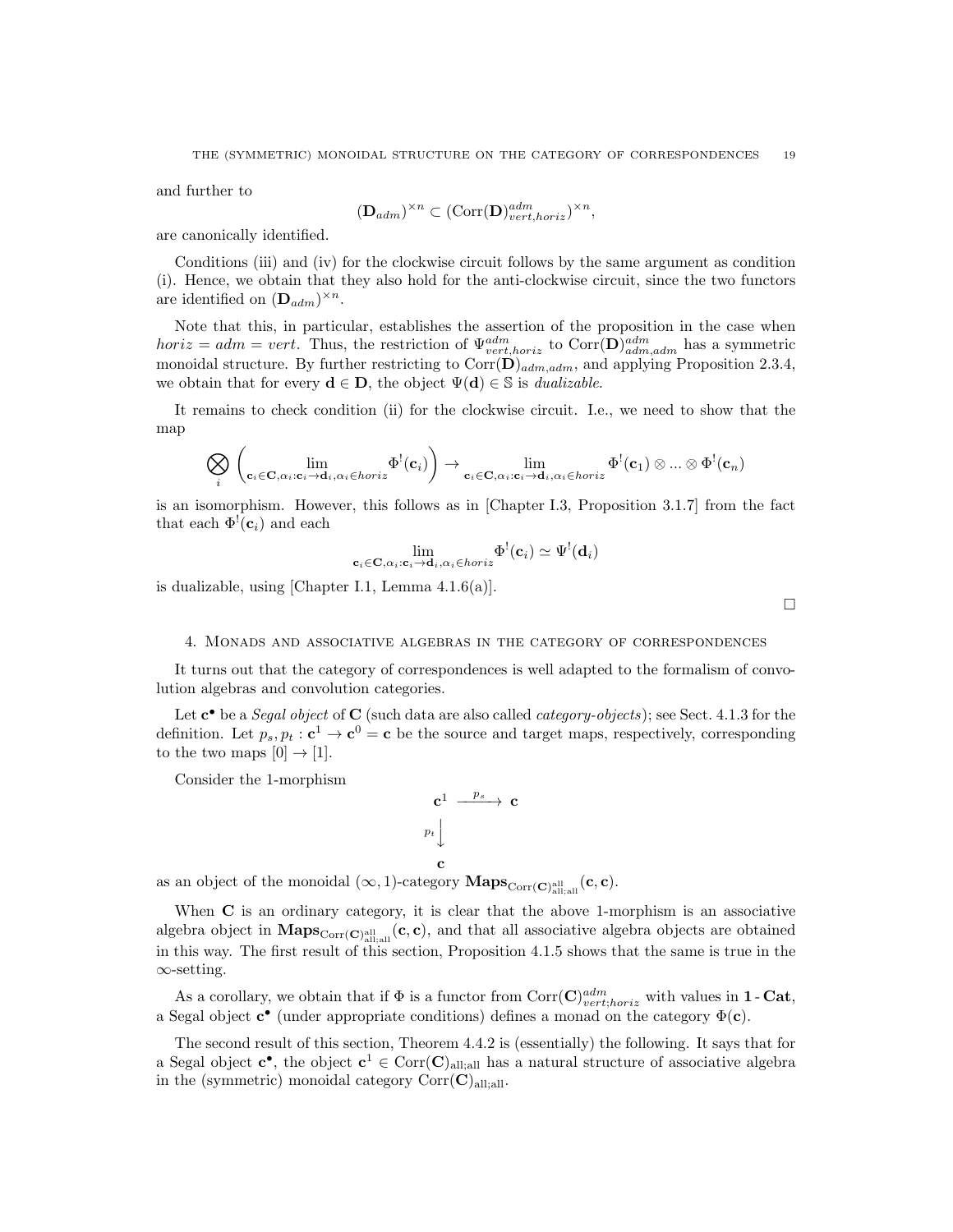As a consequence, we obtain that if  $\Phi$  is a monoidal functor from Corr(C)<sub>all;all</sub> to 1-Cat, the category  $\Phi(\mathbf{c}^1)$  acquires a canonical monoidal structure, given by convolution.

## 4.1. Monads and Segal objects. In this subsection we will articulate the following idea:

The category of algebras in the monoidal category of endomorphisms of an object  $c \in \mathcal{L}$  $Corr(\mathbf{C})_{\text{all,all}}^{\text{all}}$  is canonically equivalent to the category if Segal objects acting on  $\mathbf{c}$ , i.e., simplicial objects  $\mathbf{c}^{\bullet}$  with  $\mathbf{c}^0 = \mathbf{c}$ .

4.1.1. Note that if S is an  $(\infty, 2)$ -category and  $s \in \mathbb{S}$  is an object, then the  $(\infty, 1)$ -category  $\mathbf{Maps}_{\mathbb{S}}(s, s)$  acquires a natural monoidal structure. Indeed, the corresponding functor

$$
\Delta^{\rm op}\to{\rm 1\text{-}Cat}
$$

is given by

$$
\mathrm{Seq}_n(\mathbb{S}) \underset{\mathrm{Seq}_0(\mathbb{S})\times\ldots\times \mathrm{Seq}_0(\mathbb{S})}{\times} \{s\times\ldots\times s\},
$$

where  $\text{Seq}_n(\mathbb{S}) \to \text{Seq}_0(\mathbb{S}) \times ... \times \text{Seq}_0(\mathbb{S})$  corresponds to the map

$$
[0] \sqcup \ldots \sqcup [0] \simeq [n]^{\mathrm{Spc}} \to [n].
$$

By definition, a monad acting on s is an associative algebra in the monoidal  $(\infty, 1)$ -category  $\mathbf{Maps}_{\mathbb{S}}(s,s).$ 

4.1.2. Let **C** be an  $(\infty, 1)$ -category with finite limits, and take vert = horiz = adm = all. Take  $\mathbb{S} = \text{Corr}(\mathbf{C})^{\text{all}}_{\text{all;all}}.$ 

We will be interested in the category of monads in  $Corr(C)_{\text{all;all}}^{\text{all}}$  acting on a given  $c \in C$ .

4.1.3. Recall now that if C is any  $(\infty, 1)$ -category with finite limits, one can talk about Segal objects<sup>3</sup> in C, acting on a given  $c \in C$ . Denote this category by Seg(c).

By definition, this is a full subcategory  $C^{\Delta^{op}}$  of simplicial objects  $c^{\bullet}$  equipped with an identification  $\mathbf{c}^0 = \mathbf{c}$ , consisting of objects for which for every  $n \geq 2$ , the map

$$
\mathbf{c}^n \rightarrow \mathbf{c}^1 \times \ldots \times \mathbf{c}^1,
$$

given by the product of the maps

$$
[1] \rightarrow [n], \quad 0 \mapsto i, 1 \mapsto i+1, \quad i = 0, ..., n-1,
$$

is an isomorphism.

This condition can be equivalently formulated as saying that for any  $c' \in C$ , the simplicial space  $\text{Maps}_{\mathbf{C}}(\mathbf{c}', \mathbf{c}^{\bullet})$  is a Segal space (but not necessarily a complete Segal space).

4.1.4. We will prove:

Proposition-Construction 4.1.5. There exists a canonical equivalence between Seg(c) and the category  $\text{AssocAlg}(\mathbf{Maps}_{\text{Corr}(\mathbf{C})_{\text{all},\text{all}}}(\mathbf{c},\mathbf{c}))$ .

<sup>&</sup>lt;sup>3</sup>An alternative terminology for this is 'category-objects' in **C**, acting on **c**  $\in$  **C**.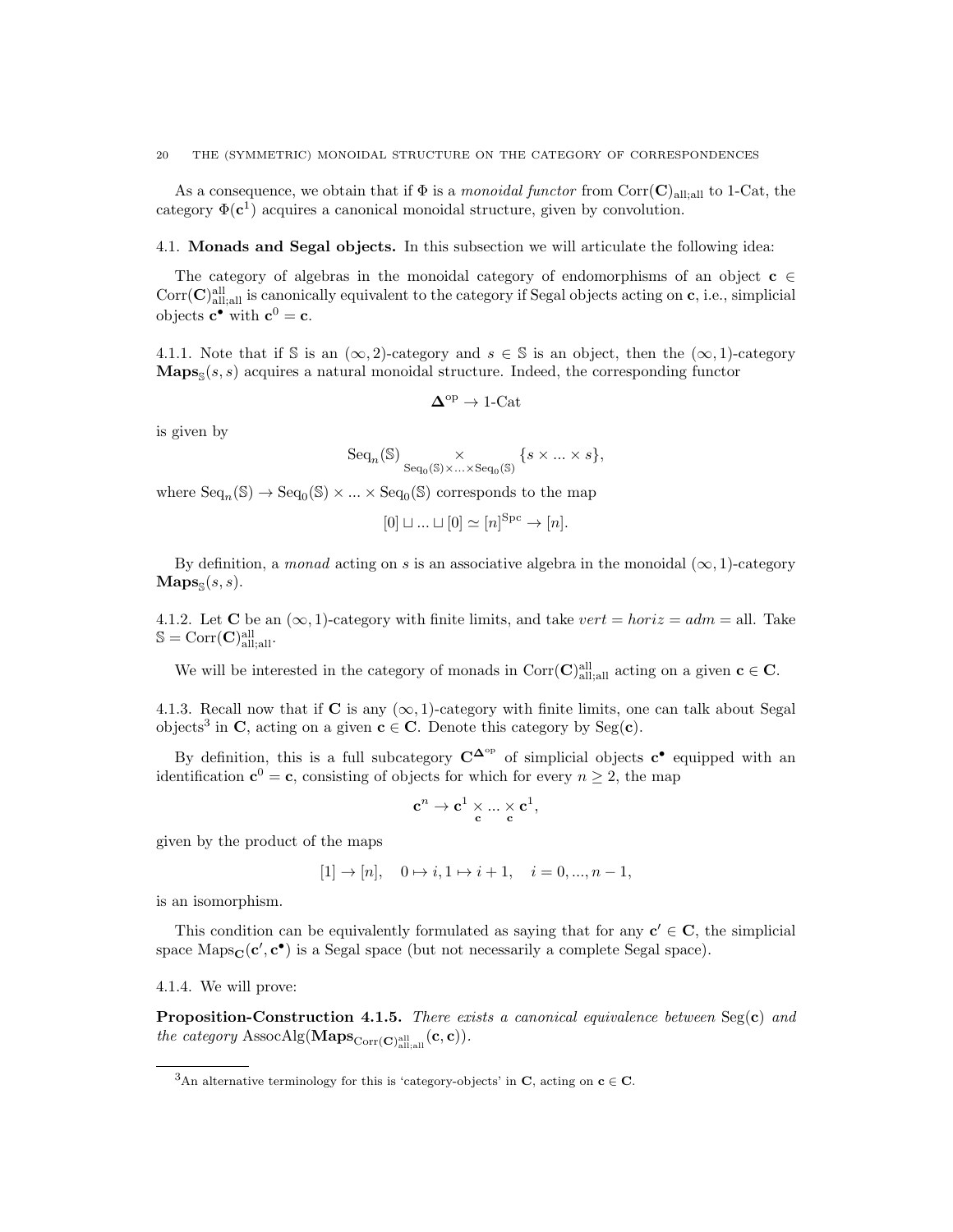4.1.6. Variant. Let  $(C, vert, horiz, adm)$  be an object of Trpl. Let  $c^{\bullet}$  be an object of Seg(c). Suppose that:

- The 'source' map  $c^1 \to c^0$  (i.e., one corresponding to  $(0 \in [0]) \mapsto (0 \in [1])$ ) belongs to horiz;
- The 'target' map  $c^1 \to c^0$  (i.e., one corresponding to  $(0 \in [0]) \mapsto (1 \in [1])$ ) belongs to vert;
- The multiplication map  $c^2 \to c^1$  (i.e., one corresponding to the active map  $[1] \to [2]$ ) belongs to adm.

In this case, we obtain that the algebra object in  $\mathbf{Maps}_{\mathrm{Corr}(\mathbf{C})_{\mathrm{all;all}}^{\mathrm{all}}}(\mathbf{c}, \mathbf{c})$  corresponding to  $\mathbf{c}^{\bullet}$ by Proposition 4.1.5, defines an algebra object in the 1-full monoidal subcategory

 $\mathrm{Maps}_{\mathrm{Corr}(\mathbf{C})^{adm}_{vert,horiz}}(\mathbf{c}, \mathbf{c}) \subset \mathrm{Maps}_{\mathrm{Corr}(\mathbf{C})^{\mathrm{all}}_{\mathrm{all};\mathrm{all}} }(\mathbf{c}, \mathbf{c}).$ 

4.2. Proof of Proposition 4.1.5. The equivalence stated in the proposition is completely evident when C is an ordinary category, and the reader should check it before proceeding to the  $\infty$ -case.

The proof in the latter case will use (a little bit) of diagram manipulation.

4.2.1. For  $(\infty, 2)$ -category and  $s \in \mathbb{S}$ , the monoidal  $(\infty, 1)$ -category  $\mathbf{Maps}_{\mathbb{S}}(s, s)$  is described as follows: the corresponding functor  $\Delta^{\text{op}} \to 1$ -Cat sends [n] to

$$
\mathrm{Seq}_n(\mathbb{S}) \underset{\mathrm{Seq}_0(\mathbb{S})^{\times n+1}}{\times} *,
$$

where the maps  $* \to \text{Seq}_0(\mathbb{S})$  are given by  $s \in \mathbb{S}$ .

Applying this to  $\mathcal{S} = \text{Corr}(\mathbf{C})^{\text{all}}_{\text{all,all}}$  and  $s = \mathbf{C}$ , we obtain that the monoidal category  $\mathbf{Maps}_{\mathrm{Corr}(\mathbf{C})_{\text{all},\text{all}}}(\mathbf{c}, \mathbf{c})$  is given by the functor  $\mathbf{\Delta}^{\mathrm{op}} \to 1$ -Cat sends  $[n]$  to

$$
\mathbf{Grid}_{n}^{\geq \mathrm{dgnl}}(C) \underset{\mathbf{C}^{n+1}}{\times} *.
$$

I.e., this is the category whose objects are half-grids with all squares being Cartesian, and with the diagonal entries identified with **c**.

4.2.2. Thus, associative algebras in  $\mathbf{Maps}_{\mathrm{Corr}(\mathbf{C})_{\mathrm{all},\mathrm{all}}}(\mathbf{c},\mathbf{c})$  are right-lax natural transformations

(4.1) 
$$
[n] \mapsto \left( * \Rightarrow \mathbf{Grid}_{n}^{\geq} \mathrm{dgl}(C) \underset{\mathbf{C}^{n+1}}{\times} \{\mathbf{c},...,\mathbf{c}\} \right),
$$

with the corresponding natural transformations being isomorphisms over *inert* arrows in  $\Delta^{\rm op}$ .

We will now describe the above category of natural transformations  $(4.1)$  slightly differently.

4.2.3. Consider the functor

$$
\Delta \to 1\text{-}\mathrm{Cat}^{\mathrm{ordn}}, \quad [n] \mapsto ([n] \times [n]^{\mathrm{op}})^{\geq \mathrm{dgnl}}.
$$

Let I denote the corresponding *Cartesian* fibration over  $\Delta^{\text{op}}$ . Let I<sub>n</sub> denote the fiber of I over  $[n] \in \mathbf{\Delta}^{\text{op}}, \text{ i.e., } \mathbf{I}_n = ([n] \times [n]^{\text{op}})^{\geq \text{dgnl}}.$ 

Let  $I' \subset I$  be the full subcategory, such that for each n, the subcategory  $I'_n \subset I_n$  corresponds to the element  $(0, n) \in (n] \times [n]^{op} \geq^{\text{dgnl}}$ , i.e., the NW corner of the half-grid. It is easy to see that the projection

$$
I' \to \Delta^{\rm op}
$$

is an equivalence.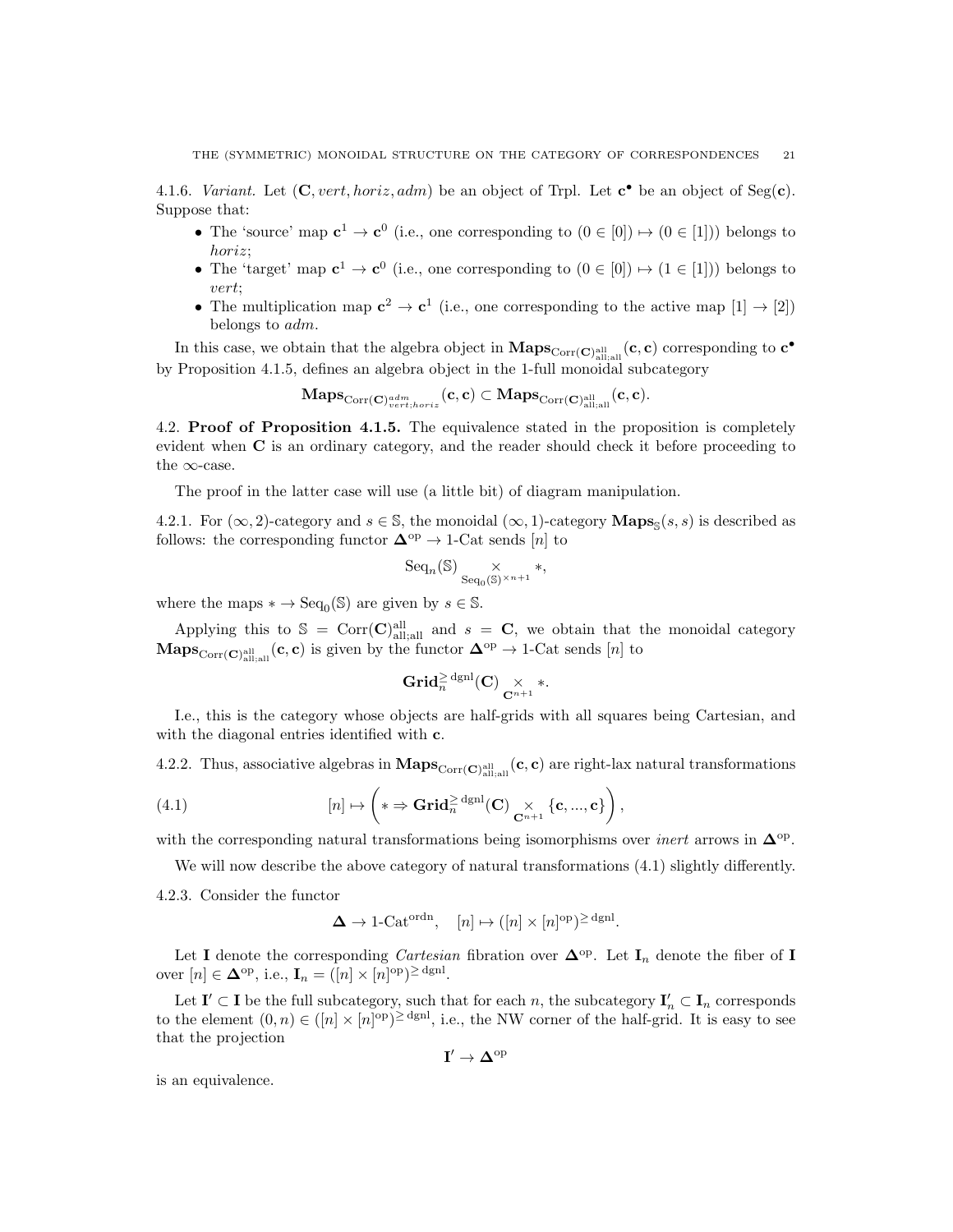22 THE (SYMMETRIC) MONOIDAL STRUCTURE ON THE CATEGORY OF CORRESPONDENCES

Let  $I'' \subset I$  be the full subcategory, such that for every n, the subcategory  $I''_n \subset I_n$  corresponds to the union of the elements  $(i, i)$ , i.e., the diagonal entries.

4.2.4. Then the category of natural transformations (4.1) is a full subcategory in the category of functors

$$
\mathbf{I}\rightarrow\mathbf{C},
$$

such that:

- The restriction of the functor to  $\mathbf{I}''$  is identified with the constant functor with value  $\mathbf{c}$ ;
- For every *n* and every square in  $\mathbf{I}_n$ , the resulting square in **C** is Cartesian;
- Arrows in I that are Cartesian over inert arrows in  $\Delta^{\text{op}}$  get sent to isomorphisms in C.

4.2.5. We note now that restriction along  $I' \to I$  associates to a functor  $I \to C$  a simplicial object in C. Functors satisfying the assumptions of Sect. 4.2.4 are easily seen to give rise to functors  $\mathbf{\Delta}^{\text{op}} \to \mathbf{C}$  that satisfy the conditions of being a Segal object.

Vice versa, starting from a functor

$$
\mathbf{\Delta}^{\mathrm{op}} \simeq \mathbf{I}' \to \mathbf{C},
$$

we apply right Kan extension along the embedding  $I' \to I$ , and thus obtain a functor  $I \to C$ .

It is easy to see that if (4.2) is a Segal object, then the resulting functor  $I \rightarrow \mathbf{C}$  satisfies the assumptions of Sect. 4.2.4.

This defines the desired equivalence

$$
\mathrm{AssocAlg}(\mathbf{Maps}_{\mathrm{Corr}(\mathbf{C})_{\mathrm{all,all}}^{\mathrm{all}}}(\mathbf{c},\mathbf{c})) \rightarrow \mathrm{Seg}(\mathbf{c}).
$$

4.3. Action on a module: first version. In this subsection we will add a few remarks concerning the action of the monoidal category  $\mathbf{Maps}_{\mathrm{Corr}(\mathbf{C})_{\mathrm{all;all}}^{all}}(\mathbf{c}, \mathbf{c})$  on the categories of the form  $\mathbf{Maps}_{\mathrm{Corr}(\mathbf{C})^\mathrm{all}_{\mathrm{all;all}}}(\mathbf{c}', \mathbf{c})$  for  $\mathbf{c}' \in \mathbf{C}$ .

4.3.1. Let s and s' be objects in an  $(\infty, 2)$ -category S. Then the category  $\mathbf{Maps}_{\mathbb{S}}(s', s)$  is naturally a module for the monoidal category  $\mathbf{Maps}_{\mathbb{S}}(s, s)$ .

Applying this to  $\mathcal{S} = \text{Corr}(\mathbf{C})^{\text{all}}_{\text{all},\text{all}}$ , we obtain that for  $\mathbf{c}' \in \mathbf{C}$ , the monoidal category  $\mathbf{Maps}_{\mathrm{Corr}(\mathbf{C})_{\text{all;all}}^{ \text{all}}}(\mathbf{c}, \mathbf{c})$  acts naturally on the category

$$
\mathbf{Maps}_{\mathrm{Corr}(\mathbf{C})^{\mathrm{all}}_{\mathrm{all},\mathrm{all}}}(\mathbf{c}', \mathbf{c}).
$$

4.3.2. Let now  $c^{\bullet}$  be a monad acting on  $c$  *over* an object  $c'$ , i.e., is a monad in the category  $\mathbf{C}_{/\mathbf{c}'}$ . Let  $\gamma$  denote the morphism  $\mathbf{c} \to \mathbf{c}'$ .

Then it follows from the construction that the object  $(c' \to c) \in \text{Maps}_{Corr(C)_{all;all}^{\text{all}}}(c', c)$ , corresponding to the diagram

(4.3)  $c \longrightarrow c'$  $id$ <sub> $\downarrow$ </sub> c

is a module over the algebra in  $\mathbf{Maps}_{\mathrm{Corr}(\mathbf{C})_{\text{all;all}}^{\text{all}}}(\mathbf{c}, \mathbf{c})$ , corresponding to  $\mathbf{c}^{\bullet}$ .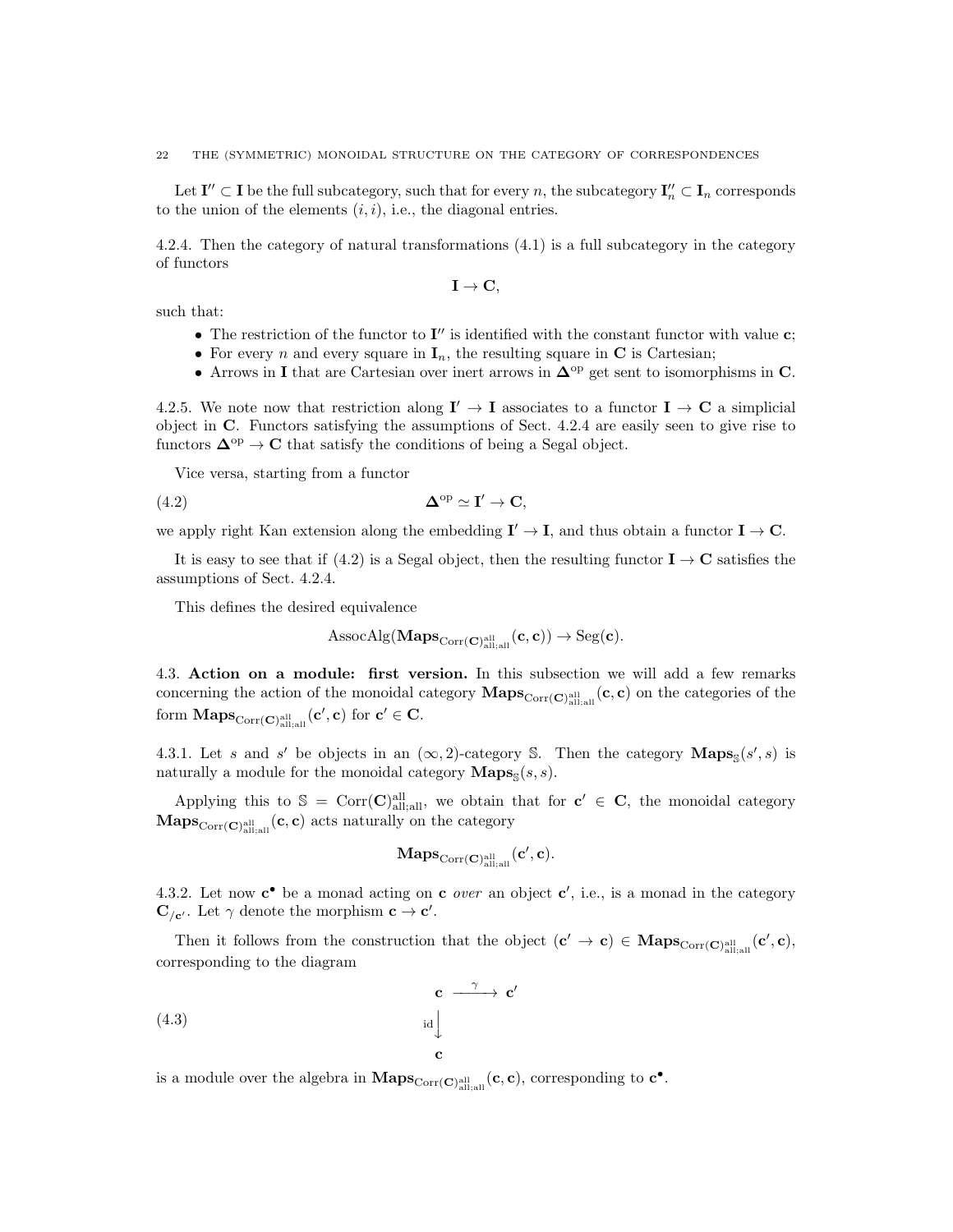4.3.3. Note now that if  $s' \stackrel{f}{\to} s$  is a 1-morphism in an  $(\infty, 2)$ -category S such that f admits a left adjoint, then the composition  $(f \circ f^L) \in \mathbf{Maps}_{\mathbb{S}}(s, s)$  has a natural structure of algebra (this follows, e.g., from the description of the procedure of passage to the adjoint morphism given in [Chapter A.3, Theorem 1.2.4]). In fact, this is a universal algebra object in  $\mathbf{Maps}_{\mathbb{S}}(s,s)$  that acts on  $f \in \mathbf{Maps}_{\mathbb{S}}(s', s)$ .

Note that the 1-morphism (4.3) admits a left adjoint given by

(4.4) 
$$
\mathbf{c} \xrightarrow{\text{id}} \mathbf{c}
$$

$$
\gamma \downarrow \qquad \gamma'
$$

$$
\mathbf{c}'.
$$

Hence, we obtain that the algebra in  $Maps_{Corr(C)_{\text{all;all}}} (c, c)$ , corresponding to  $c^{\bullet}$ , admits a canonical homomorphism to the algebra corresponding to the composition of (4.3) and (4.4). This map corresponds to the morphism

$$
\mathbf{c}^1 \to \mathbf{c} \mathop{\times}_{\mathbf{c}'} \mathbf{c},
$$

expressing the fact that  $c^1$  acts on c *over*  $c'$ .

4.3.4. Let  $\mathbf{c}^{\bullet}$  now be the Čech nerve of the map  $\beta : \mathbf{c} \to \mathbf{c}'$ . In this case we claim that the above homomorphism of algebras is an isomorphism. Indeed, it suffices to check this fact at the level of the underlying objects of  $\bf{Maps}_{Corr(C)^{all}_{all;all}}(c, c)$ , and the required isomorphism follows from the Cartesian diagram



4.3.5. Variant. Retaining the assumptions of Sect. 4.1.6, assume that the map  $\gamma : \mathbf{c} \to \mathbf{c}'$ belongs to *horiz*, and that the target map  $p_s : \mathbf{c}^1 \to \mathbf{c}$  belongs to *adm*.

Then we obtain that the object of  $\mathbf{Maps}_{Corr(\mathbf{C})_{vert}^{adm}(\mathbf{C}', \mathbf{C})}$ , given by (4.4), is a module for the algebra in  $\mathbf{Maps}_{\mathrm{Corr}(\mathbf{C})_{vert,horiz}}(\mathbf{c}, \mathbf{c})$ , corresponding to  $\mathbf{c}^{\bullet}$ .

Furthermore, if  $\gamma \in adm$ , in which case the corresponding morphism

$$
(\mathbf{c}' \to \mathbf{c}) \in \mathrm{Corr}(\mathbf{C})^{adm}_{vert;horiz}
$$

admits a left adjoint, the isomorphism from Sect. 4.3.4 holds at the level of algebras in the monoidal category MapsCorr(C) adm vert;horiz (c, c).

4.4. From monads/Segal objects to algebras. In this subsection we formulate the main result of this section, Theorem 4.4.2. It says that if  $c^{\bullet}$  is a Segal object of C acting on c, then its first term  $c^1$  acquires a natural algebra structure in Corr $(C)$ .

4.4.1. Let **C** be an  $(\infty, 1)$ -category with finite limits, and take vert = horiz = adm = all. We let

$$
\mathrm{Corr}(\mathbf{C}):=\mathrm{Corr}(\mathbf{C})_{\mathrm{all;all}}^{\mathrm{isom}}
$$

be endowed with a symmetric monoidal structure as in Sect. 2.1.4.

We will prove the following: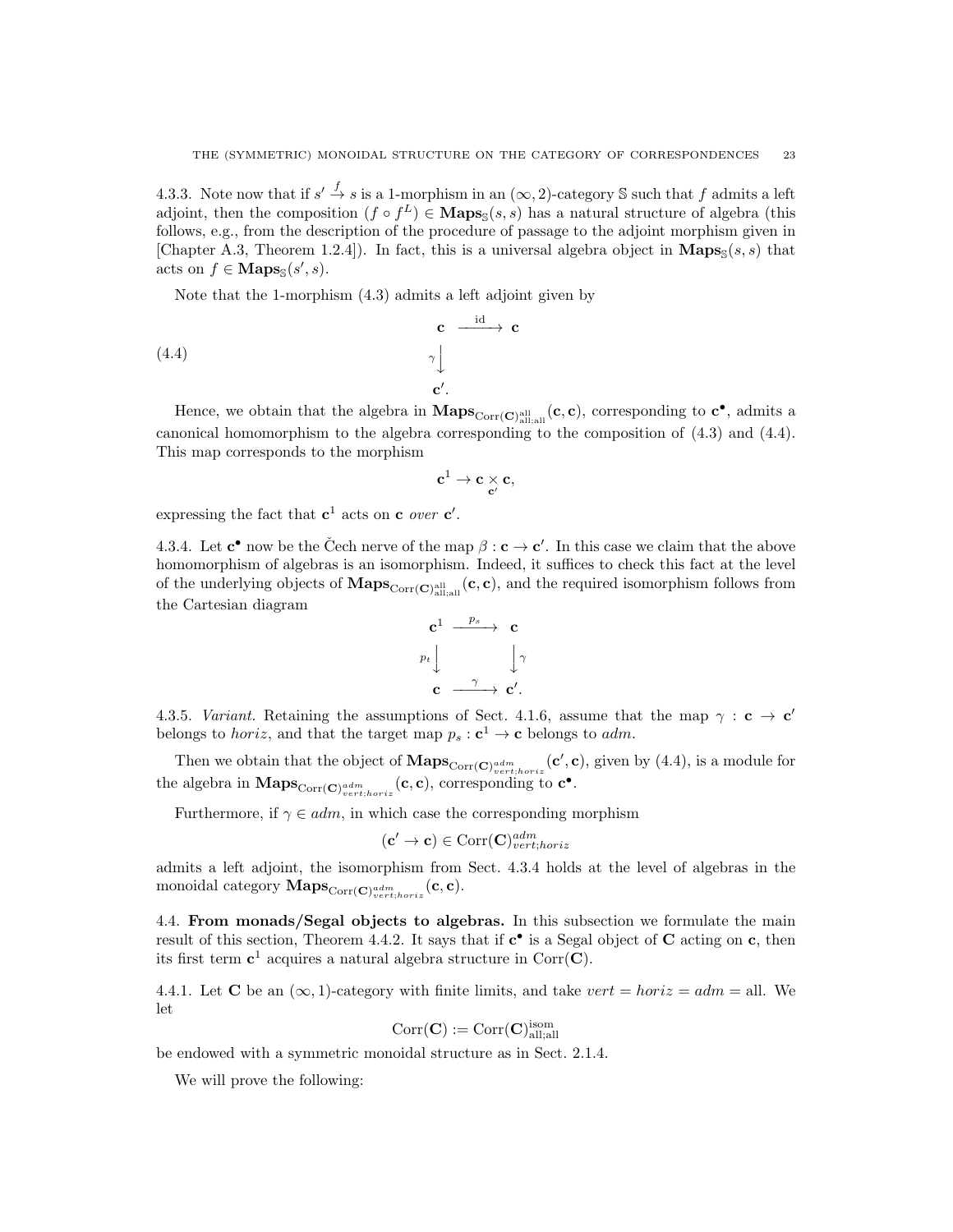24 THE (SYMMETRIC) MONOIDAL STRUCTURE ON THE CATEGORY OF CORRESPONDENCES

Theorem-Construction 4.4.2. There exists a canonical right-lax homomorphism of monoidal  $(\infty, 1)$ -categories

$$
\mathbf{Maps}_{\mathrm{Corr}(\mathbf{C})^{\mathrm{all}}_{\mathrm{all};\mathrm{all}}}(\mathbf{c},\mathbf{c})\to\mathrm{Corr}(\mathbf{C}).
$$

4.4.3. Let us explain the content of Theorem 4.4.2 when C is an ordinary category. In this case the sought-for functor

 $\mathbf{Maps}_{\mathrm{Corr}(\mathbf{C})^\mathrm{all}_\mathrm{all,all}}(\mathbf{c}, \mathbf{c}) \to \mathrm{Corr}(\mathbf{C})$ 

is explicitly defined as follows:

It sends an object of  $\mathbf{Maps}_{\mathrm{Corr}(\mathbf{C})_{\text{all;all}}^{\text{all}}}(\mathbf{c}, \mathbf{c})$ , given by



to  $\tilde{\mathbf{c}} \in \text{Corr}(\mathbf{C})$ . The monoidal structure is defined as follows: for a pair of objects



and the corresponding 1-morphism  $\tilde{c}_1 \times \tilde{c}_2 \to \tilde{c}_1 \times \tilde{c}_2$  (note the direction of the arrow!) in  $Corr(\mathbf{C})$  is given by the diagram

c

$$
\begin{array}{l} \widetilde{\mathbf{c}}_1 \times \widetilde{\mathbf{c}}_2 \longrightarrow \widetilde{\mathbf{c}}_1 \times \widetilde{\mathbf{c}}_2 \\ \downarrow \mathrm{~d} \\ \widetilde{\mathbf{c}}_1 \times \widetilde{\mathbf{c}}_2. \end{array}
$$

4.4.4. As a formal consequence of Theorem 4.4.2, combined with Proposition 4.1.5, we obtain: **Corollary 4.4.5.** For any  $c \in C$ , there is a canonically defined functor

$$
Seg(c) \rightarrow AssocAlg(Corr(C)).
$$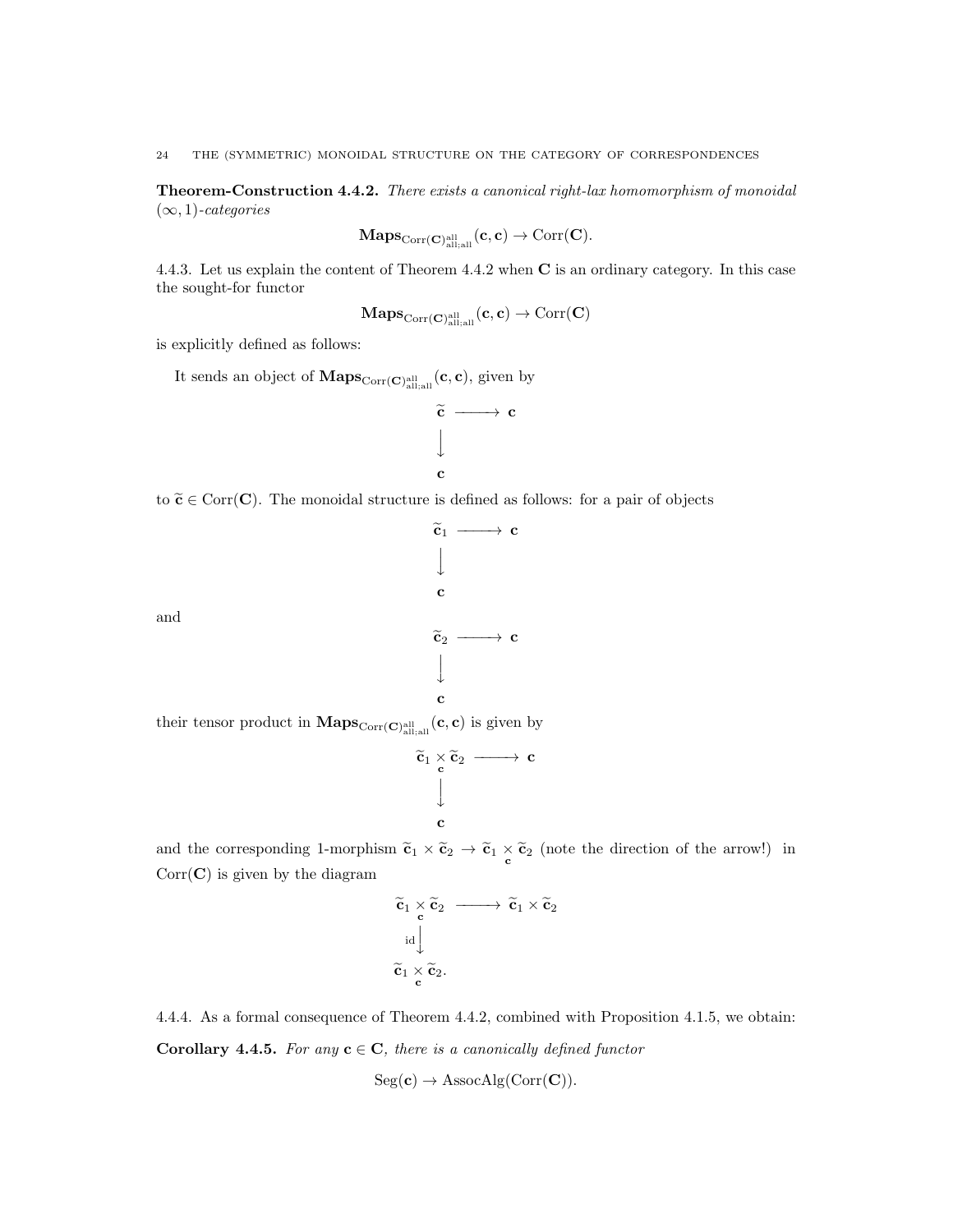4.4.6. We note that if  $c^{\bullet}$  is an object of Seg(c), the object of Corr(C), underlying the corresponding algebra is  $c^1$ , and the product map is given by the diagram

$$
\begin{array}{ccc}\n\mathbf{c}^2 & \longrightarrow & \mathbf{c}^1 \times \mathbf{c}^1 \\
\downarrow & & \\
\mathbf{c}^1, & & \n\end{array}
$$

where the horizontal arrow corresponds to the two inert maps  $[1] \rightarrow [2]$ .

4.4.7. Variant. Let  $(C, vert, horiz, isom)$  be an object of Trpl. Assume that vert  $\subset horiz$ . Let c • be an object of Seg(c). Assume that:

- The 'source' map  $\mathbf{c}^1 \to \mathbf{c}^0$  belongs to *horiz*;
- The 'target' map  $c^1 \to c^0$  belongs to vert;
- The multiplication map  $c^2 \to c^1$  belongs to vert.

In this case, Corollary 4.4.5 implies that to  $c^{\bullet}$  there corresponds a canonically defined algebra object in  $Corr(\mathbf{C})_{vert;horiz}$ .

4.5. Action on a module: second version. In this subsection we will add some comments on how the construction in Theorem 4.4.2 interacts with an action on modules. The upshot is that the associative algebra in Corr(C), corresponding to a Segal object  $c^{\bullet}$ , acts on  $c^{0}$ .

4.5.1. Let us return to the setting of Sect. 4.3. For a pair of objects  $c, c' \in C$  we consider the monoidal category  $\mathbf{Maps}_{\mathrm{Corr}(\mathbf{C})_{\mathrm{all};\mathrm{all}}}(\mathbf{c}, \mathbf{c})$  and its module category  $\mathbf{Maps}_{\mathrm{Corr}(\mathbf{C})_{\mathrm{all};\mathrm{all}}}(\mathbf{c}', \mathbf{c})$ .

It will follow from the construction in Theorem 4.4.2 that the right-lax monoidal functor

$$
\mathbf{Maps}_{\mathrm{Corr}(\mathbf{C})_{\mathrm{all};\mathrm{all}}^{all}}(c,c)\rightarrow \mathrm{Corr}(\mathbf{C})
$$

extends to a right-lax map between module categories

$$
\mathbf{Maps}_{\mathrm{Corr}(\mathbf{C})^{\mathrm{all}}_{\mathrm{all;all}}}(\mathbf{c}', \mathbf{c}) \to \mathrm{Corr}(\mathbf{C}),
$$

which at the level of objects sends

(4.5)  $\widetilde{\textbf{c}}' \longrightarrow \textbf{c}'$  $\downarrow$ c

to  $\tilde{\mathbf{c}}'$ .

At the level of objects, this right-lax monoidal structure is defined as follows. For an object of  $\mathbf{Maps}_{\mathrm{Corr}(\mathbf{C})_{\text{all;all}}^{\text{all}}}(\mathbf{c}, \mathbf{c})$ , given by the diagram

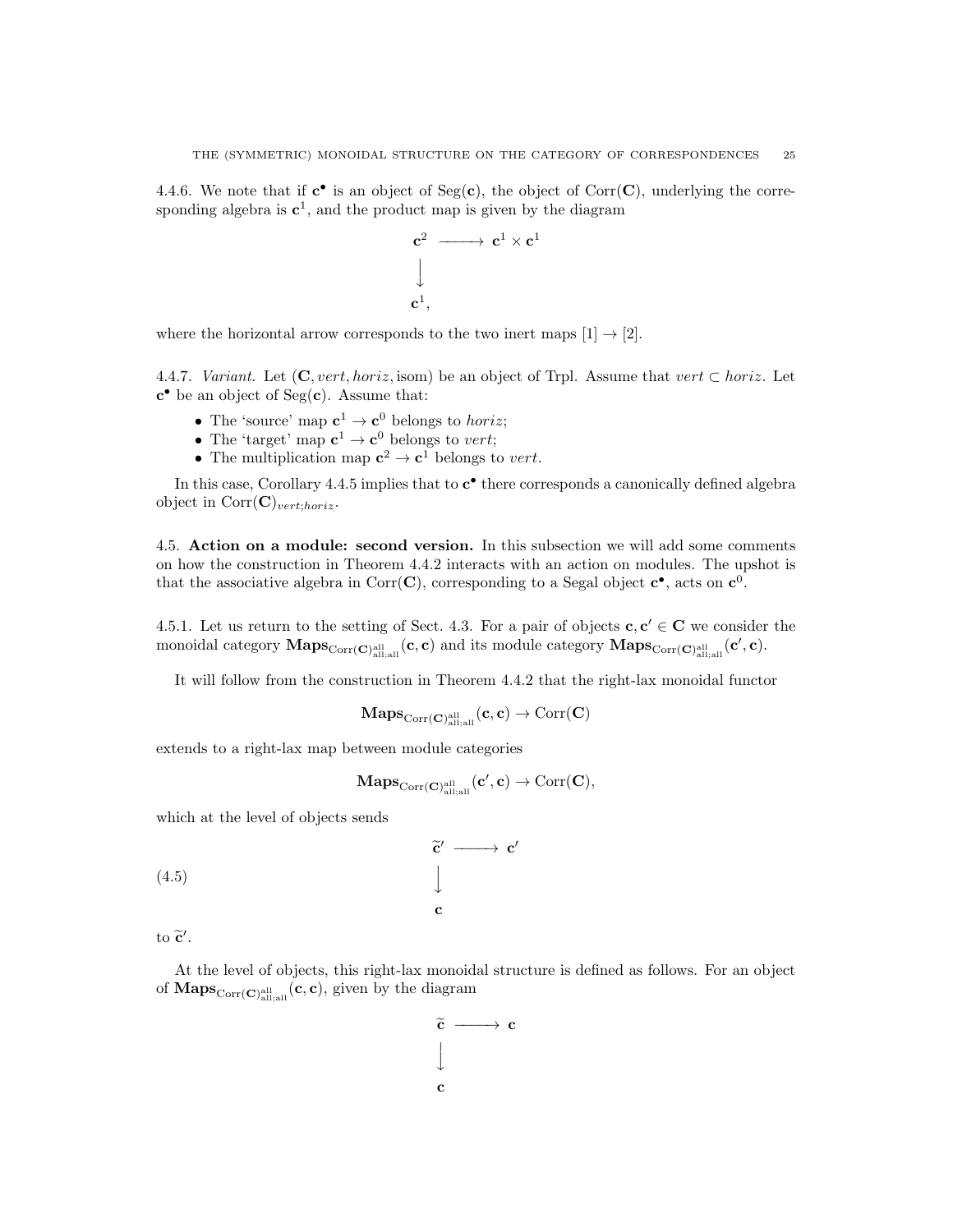and the object of  $\mathbf{Maps}_{\mathrm{Corr}(\mathbf{C})_{\text{all,all}}}(\mathbf{c}', \mathbf{c})$  given by the diagram (4.5), the corresponding 1morphism in  $Corr(C)$  is given by

$$
\begin{array}{l} \widetilde{c}\times \widetilde{c}'\longrightarrow \widetilde{c}\times \widetilde{c}'\\ \phantom{\widetilde{c}}\phantom{\widetilde{c}}\mathrm{id}\Big\downarrow\\ \widetilde{c}\times \widetilde{c}'\phantom{\widetilde{c}}. \end{array}
$$

4.5.2. Let us take  $c' = *$ , and consider the object of  $\mathbf{Maps}_{Corr(\mathbf{C})_{all;all}^{all}}(*, c)$ , given by

$$
\begin{array}{ccc}\n\text{c} & \longrightarrow & * \\
\downarrow & & \downarrow \\
\downarrow & & & \downarrow \\
\text{c.} & & & \n\end{array}
$$

By Sect. 4.3.2, we obtain that for any Segal object  $\mathbf{c}^{\bullet}$  acting on  $\mathbf{c}$ , the object (4.6) is naturally a module over the corresponding algebra in  $\mathbf{Maps}_{\mathrm{Corr}(\mathbf{C})_{\text{all};\text{all}}^{\text{all}}}(\mathbf{c},\mathbf{c}).$ 

Hence, applying Sect. 4.5.1, we obtain that the corresponding algebra  $c^1 \in \text{Corr}(\mathbf{C})$  acts on the object  $\mathbf{c} \in \text{Corr}(\mathbf{C})$ .

Explicitly, the corresponding action map is given by the diagram

$$
\begin{array}{ccc}\n\mathbf{c}^1 & \xrightarrow{\mathrm{id} \times p_s} & \mathbf{c}^1 \times \mathbf{c} \\
p_t & & \\
& \downarrow & \\
\mathbf{c}.\n\end{array}
$$

4.5.3. Note now that if an object  $\mathbf{o}$  in the (symmetric) monoidal category  $\mathbf{O}$  is dualizable, there exists a universal associative algebra, denoted  $\text{End}_{\Omega}(\mathbf{o})$  in **O**, acting on **o**. The object of **O** underlying  $\underline{\mathrm{End}}_{\mathbf{O}}(\mathbf{o})$  is  $\mathbf{o}^{\vee} \otimes \mathbf{o}$ .

Applying this to  $O = \text{Corr}(C)$  and  $o = c$ , we obtain a canonically defined homomorphism of algebras

(4.7) 
$$
\mathbf{c}^1 \to \underline{\text{End}}_{\text{Corr}(\mathbf{C})}(\mathbf{c}).
$$

Identifying  $c^{\vee} \simeq c$  (see Proposition 2.3.4), the map in Corr(C), underlying the above homomorphism is

$$
\mathbf{c}^{1} \stackrel{p_s \times p_t}{\longrightarrow} \mathbf{c} \times \mathbf{c}.
$$

4.5.4. Let us now take  $\mathbf{c}^{\bullet}$  to be the Čech nerve of the map  $\mathbf{c} \to *$ , i.e.,  $\mathbf{c}^n = \mathbf{c}^{\times (n+1)}$ . Note that in this case we obtain that the homomorphism (4.7) is an isomorphism. Indeed, this is so because the map of the underlying objects of  $Corr(\mathbf{C})$ , i.e., (4.7) is an isomorphism.

4.5.5. Variant. Let us be in the situation of Sect. 4.4.7. Assume in addition that c is such that the diagonal map  $c \to c \times c$  and the tautological map  $c \to *$  belong to *horiz*.

In this case we still obtain that  $\mathbf{c} \in \text{Corr}(\mathbf{C})_{vert;horiz}$  is a module over  $\mathbf{c}^1$ , where the latter is viewed as an associative algebra.

If we assume that the diagonal map  $c \to c \times c$  and the tautological map  $c \to *$  belong to vert as well, then c is dualizable in  $Corr(\mathbf{C})_{vert,horiz}$ , and the isomorphism of Sect. 4.5.4 happens at the level of associative algebras in Corr $(C)_{vert;horiz}$ .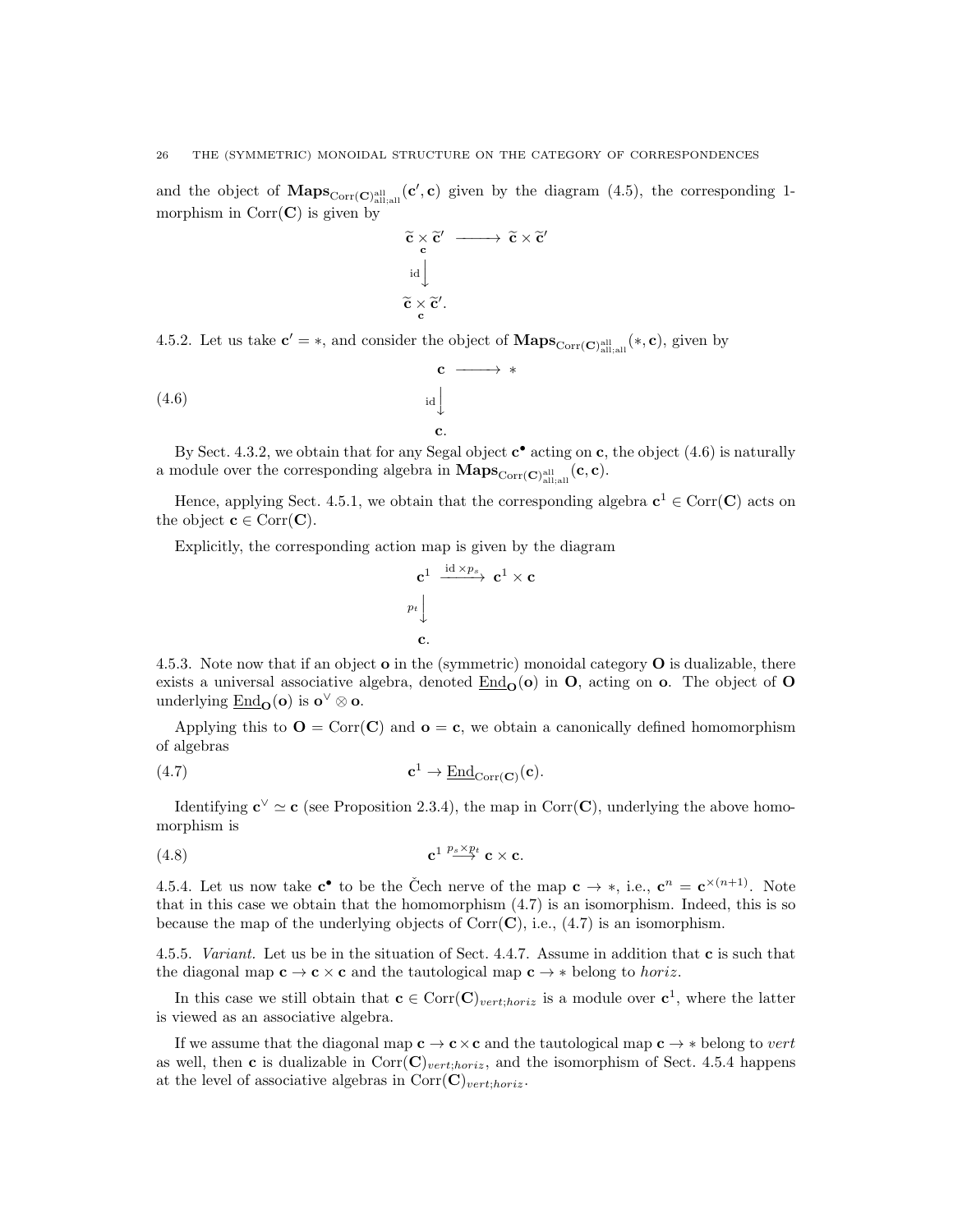#### 4.6. Proof of Theorem 4.4.2: introduction.

4.6.1. Let

$$
\mathbf{E}:=\mathbf{Maps}_{\mathrm{Corr}(\mathbf{C})^{\mathrm{all}}_{\mathrm{all};\mathrm{all}}}(\mathbf{c},\mathbf{c})^{\otimes,\mathbf{\Delta}^{\mathrm{op}}}\text{ and }\mathbf{F}:=\mathrm{Corr}(\mathbf{C})^{\otimes,\mathbf{\Delta}^{\mathrm{op}}}
$$

be the coCartesian fibrations over  $\mathbf{\Delta}^{\mathrm{op}}$  corresponding to  $\mathbf{Maps}_{\mathrm{Corr}(\mathbf{C})_{\text{all;all}}}(\mathbf{c}, \mathbf{c})$  and  $\mathrm{Corr}(\mathbf{C}),$ respectively.

We need to construct a functor  $\mathbf{E} \to \mathbf{F}$  over  $\mathbf{\Delta}^{\text{op}}$ .

4.6.2. Recall (see Sect. 4.2.1) that **E** is the coCartesian fibration attached to the functor  $\Delta^{op} \rightarrow$ 1-Cat, given by

(4.9) 
$$
[n] \mapsto \mathbf{Grid}_n^{\geq \text{dgml}}(\mathbf{C}) \underset{\mathbf{C}^{n+1}}{\times} \{\mathbf{c},...,\mathbf{c}\}.
$$

Consider another functor  $\mathbf{\Delta}^{\mathrm{op}}\to \text{1-Cat},$ 

(4.10) 
$$
[n] \mapsto \mathbf{Grid}_{n}^{> \mathrm{dgnl}}(\mathbf{C}),
$$

where  $\operatorname{Grid}_n^{\ge \operatorname{dgnl}}$  is defined in the same way as as  $\operatorname{Grid}^{\ge \operatorname{dgnl}}$ , with the difference that we use  $([n] \times [n]^{op})^{\geq \text{dgnl}}$  instead of  $([n] \times [n]^{op})^{\geq \text{dgnl}}$ .

Restriction defines a natural transformation  $(4.9) \Rightarrow (4.10)$ . Let

$$
\mathbf{E}' \to \Delta^{\mathrm{op}}
$$

be the coCartesian fibration corresponding to the functor (4.10). We obtain a functor

$$
\mathbf{E}\rightarrow\mathbf{E}^{\prime}.
$$

4.6.3. The sought-for functor  $\mathbf{E} \to \mathbf{F}$  will be obtained as a composition of the above functor  $\mathbf{E} \to \mathbf{E}'$  and a functor  $\mathbf{E}' \to \mathbf{F}$  that we will now proceed to define.

Fix an integer k and an object  $\alpha \in \text{Seq}_k(\mathbf{\Delta}^{\text{op}})$ . We will construct a map

(4.11) 
$$
\mathrm{Seq}_k(\mathbf{E}') \underset{\mathrm{Seq}_k(\mathbf{\Delta}^{\mathrm{op}})}{\times} \{\alpha\} \to \mathrm{Seq}_k(\mathbf{F}) \underset{\mathrm{Seq}_k(\mathbf{\Delta}^{\mathrm{op}})}{\times} \{\alpha\},
$$

functorially in  $[k] \in \mathbf{\Delta}^{\text{op}}$  and  $\alpha$ .

4.7. Proof of Theorem 4.4.2: Step 1. We shall first give an explicit description of the space

$$
{\rm Seq}_k(\mathbf{E}') \underset{{\rm Seq}_k(\mathbf{\Delta}^{\rm op})}{\times} \{\alpha\}.
$$

4.7.1. We begin with the following general observation. Let **I** be an index  $(\infty, 1)$ -category, and let  $D \to I^{\text{op}}$  be a Cartesian fibration, corresponding to a functor  $I \to 1$ -Cat. Let  $D' \to I$  be the coCartesian fibration, corresponding to the same functor. I.e.,  $\mathbf{D}'$  and  $\mathbf{D}$  have the same fibers over objects of I.

Note that the space  $\text{Seq}_k(\mathbf{D}')$  can be described as follows in terms of **D**. Namely,  $\text{Seq}_k(\mathbf{D}')$ consists of functors

$$
([k] \times [k]^{\text{op}})^{\ge \text{dgnl}} \to \mathbf{D}
$$

with the property that all the vertical arrows in  $(|k| \times |k|^{op})^{\geq \text{dgnl}}$  map to isomorphisms in  $\mathbf{I}^{op}$ , and all the horizontal arrows map to arrows in  $D'$  that are Cartesian over  $I^{op}$ .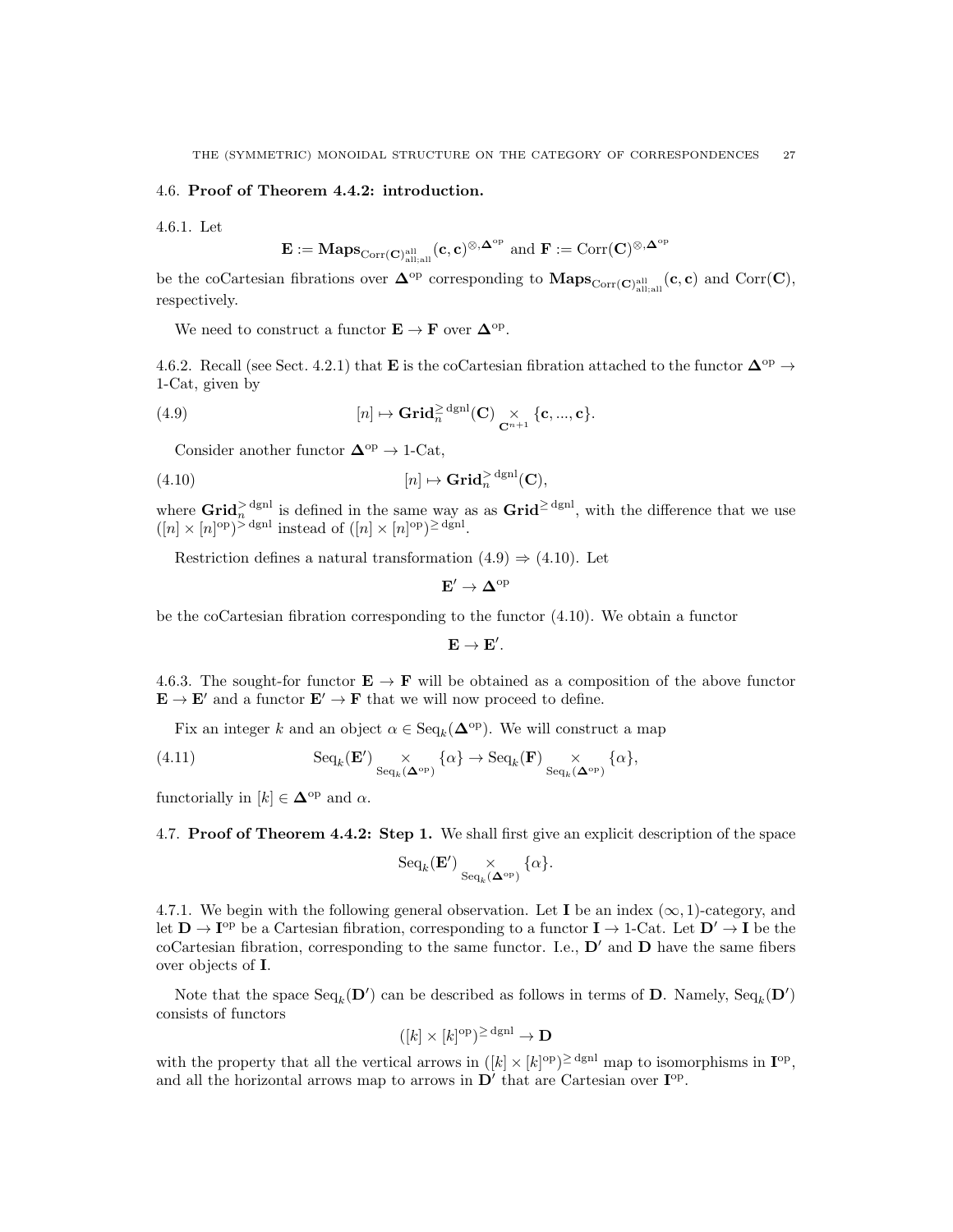4.7.2. Note that assignment

$$
(i,j) \mapsto ([\alpha(j)] \times [\alpha(j)]^{\text{op}})^{> \text{dgnl}}
$$

gives a functor

$$
([k] \times [k]^{\text{op}})^{\geq \text{dgnl}} \to 1\text{-Cat}^{\text{ordn}}.
$$

Let  $I_{\alpha}$  denote the corresponding coCartesian fibration over  $([k] \times [k]^{\text{op}})^{\geq \text{dgnl}}$ .

Consider the space

$$
\mathrm{Maps}(\mathbf{I}_{\alpha}, \mathbf{C}).
$$

4.7.3. It follows from Sect. 4.7.1 that the space  $\text{Seq}_k(\mathbf{E}')$   $\underset{\sim}{\times}$  $\operatorname{Seq}_k(\mathbf{\Delta}^{\operatorname{op}\nolimits})$  $\{\alpha\}$  is a full subspace

 $'\text{Maps}(\mathbf{I}_{\alpha}, \mathbf{C}) \subset \text{Maps}(\mathbf{I}_{\alpha}, \mathbf{C}),$ 

consisting of functors that satisfy the following conditions:

• For every  $(i, j) \in (k] \times (k)$ <sup>op</sup>)<sup> $\ge$  dgn<sup>1</sup>, the resulting functor</sup>

 $([\alpha(j)] \times [\alpha(j)]^{\text{op}})^{>}$ <sup>dgnl</sup>  $\rightarrow \mathbf{C}$ 

sends squares to Cartesian squares in C.

• Every arrow in  $I_{\alpha}$ , which is coCartesian over a horizontal arrow in  $([k] \times [k]^{\text{op}})^{\geq \text{dgl}}$ , gets sent to an isomorphism in C.

# 4.8. Proof of Theorem 4.4.2: Step 2. We shall now describe the space

$$
\mathrm{Seq}_k(\mathbf{F}) \underset{\mathrm{Seq}_k(\mathbf{\Delta}^{\mathrm{op}})}{\times} \{\alpha\}.
$$

4.8.1. Let C' be a monoidal  $(\infty, 1)$ -category with finite limits, such that the monoidal operation commutes with finite limits. Then  $(C',$  all, all, isom) is naturally an associative algebra object in Trpl.

Hence, by Sect. 2.1.2, the  $(\infty, 1)$ -category Corr $(C')$  acquires a monoidal structure. Consider the corresponding coCartesian fibration Corr $(\mathbf{C}')^{\otimes, \mathbf{\Delta}^{\mathrm{op}}}$  over  $\mathbf{\Delta}^{\mathrm{op}}$ .

Let  $\mathbf{C}'^{\otimes,\Delta} \to \Delta$  be the *Cartesian* fibration corresponding to the monoidal structure on  $\mathbf{C}'$ .

Then the space  $\text{Seq}_k(\text{Corr}(\mathbf{C}')^{\otimes,\mathbf{\Delta}^{\text{op}}})$  admits the following description. It consists of functors

$$
([k] \times [k]^{\text{op}})^{\geq \text{dgnl}} \to \mathbf{C}'^{\otimes,\mathbf{\Delta}},
$$

such that vertical arrows in  $([k] \times [k]^{\text{op}})^{\geq \text{dgnl}}$  get sent to arrows in  $\mathbb{C}'^{\otimes,\Delta}$  that project to isomorphisms in  $\Delta$ ;

4.8.2. We apply this to  $\mathbf{C}'=\mathbf{C}$  equipped with the Cartesian monoidal structure. We obtain that the space

(4.12) 
$$
\mathrm{Seq}_k(\mathbf{F}) \underset{\mathrm{Seq}_k(\mathbf{\Delta}^{\mathrm{op}})}{\times} \{\alpha\}
$$

can be described as follows.

Recall the coCartesian fibration  $I_{\alpha} \to ([k] \times [k]^{\text{op}})^{\geq \text{dgnl}}$ , see Sect. 4.7.2. Then (4.12) identifies with the subspace

$$
^{\prime\prime}\mathrm{Maps}(\mathbf{I}_\alpha,\mathbf{C})\subset\mathrm{Maps}(\mathbf{I}_\alpha,\mathbf{C}),
$$

consisting of functors that satisfy the following condition: